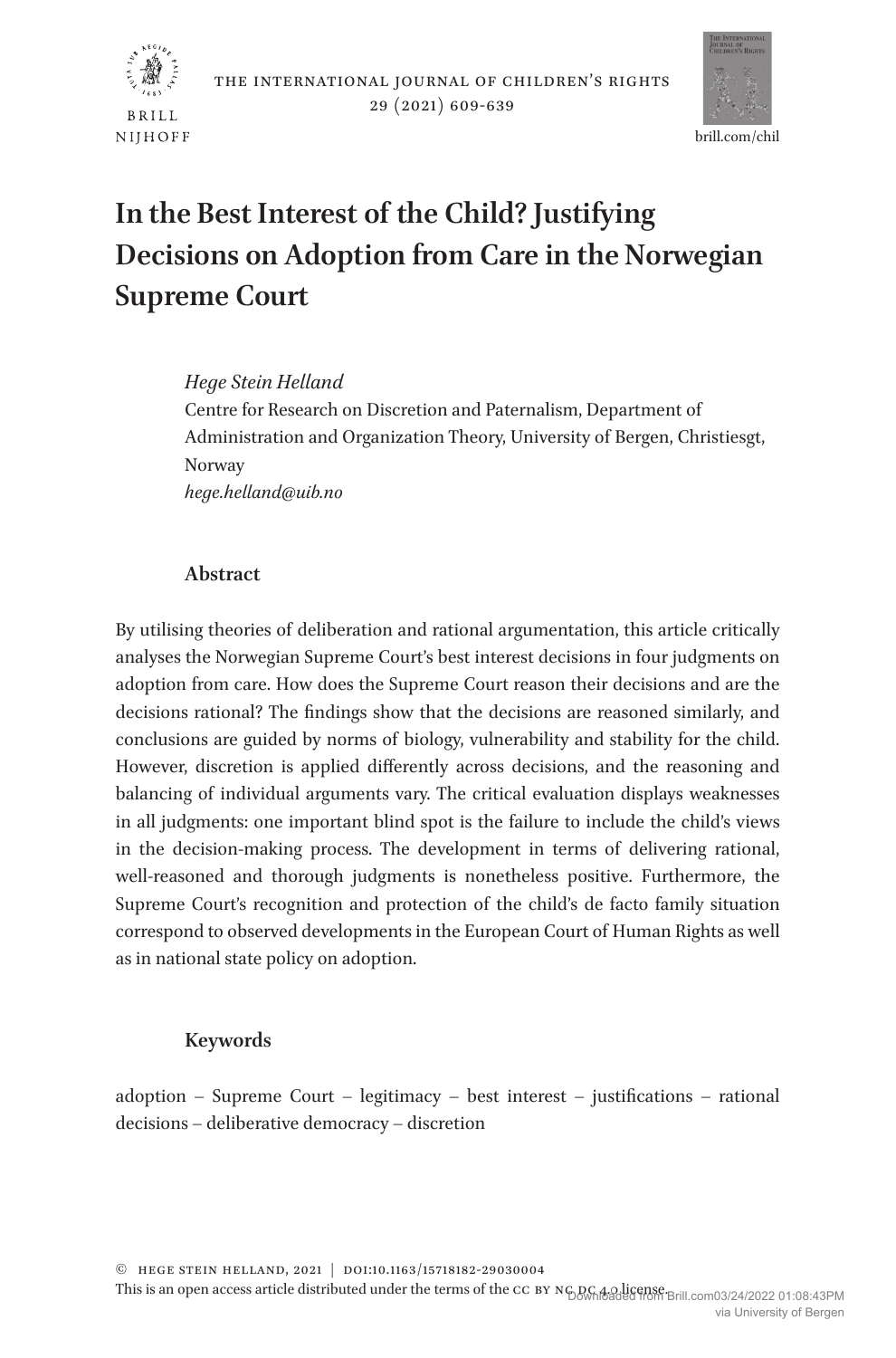#### **1 Introduction**

Sitting at the apex of the Norwegian judicial system, the Supreme Court has the power to govern citizens in its jurisdiction through its authority, and the responsibility to justify certain orders or actions. In this case, the court must justify the decision on whether a child should be adopted by his or her foster parents against the will of the biological parents. Under the separation of powers, the Supreme Court is assigned to be the guardian of the constitution. Its task in deciding on adoption from care is that of, on the one hand, controlling the actions of the public administration and, on the other, to interpret democratically constituted law and policy and authorise the exercise of political power (Eriksen and Weigård, 1999). The practices of the Supreme Court are precedential (Bårdsen, 2016), and the Court's judgments have not only a considerable impact on the practices of the lower courts and for actors making decisions on child welfare matters but also the power to influence policymaking outcomes and to create law (Hirschl, 2009; Magnussen, 2006, Schei, 2015). This article studies the Norwegian Supreme Court's decisions concerning the *best interest of a child* in four judgments on adoption from care.<sup>1</sup> In Norway, children have a constitutional right to have their best interests considered in matters that concern them (Sandberg, 2019), yet the principle is notoriously ambiguous and indeterminate (Mnookin and Szwed, 1983; Elster, 1989; Kohm, 2008). To determine what is in the best interest of the child, Norwegian decision makers are provided with extensive discretion (Skivenes and Sørsdal, 2018) and are required to make normative choices concerning what is a good life and to balance different citizens individual rights and interests. Such circumstances leave these decisions open to questions about their legitimacy. Accordingly, we require in-depth and substantive knowledge about the decisions made while being required to acknowledge that the nature of best interest decisions warrants their subjection to democratic control. Researchers of the Supreme Court's decision-making concerning adoption judgments have identified shortcomings or deficits in the Court's reasoning, including its failure to take a child-centric approach (Sandberg, 2016), ambivalence (Helland and Skivenes, 2019), and not meeting the standards of rational decision-making (Skivenes, 2010). In other areas of child and family law, the Court has been criticised for its overly judicial understanding and application of the 'best interest principle' (Jerkø, 2018), its flawed legal approach concerning the need to establish formal contact (Riiber and Syse,

<sup>1</sup> Rt. 2015 s. 110; Rt. 2015 s. 1107; hr-2018-1720-a; hr-2019-1272-a.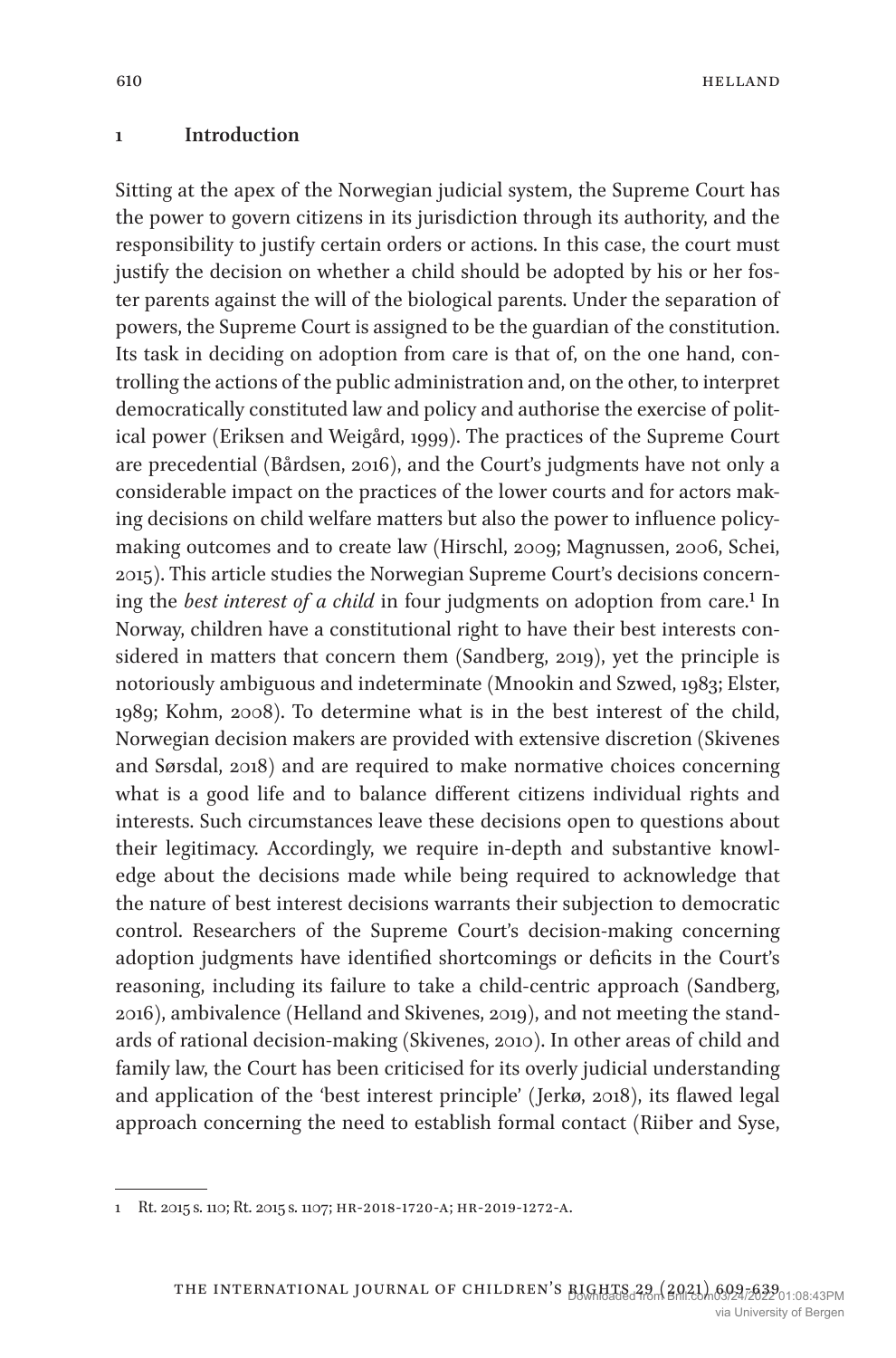2018), and its failure properly to acknowledge the child's right to be heard (Haugli, 2020).

The objective of this study is twofold. The first aim is to assess the legitimacy of the decisions from a deliberative perspective on decision-making: *Are the best interests decisions rational?* The second is to map and analyse the justifications applied in the practical argumentation concerning the child's best interests: *how does the court justify its decisions?*

In the tradition of deliberative democracy, I consider the Supreme Court's capacity to produce justified and rational decisions through deliberative decision-making procedures to be vital for meeting its responsibilities as the guardian of the constitution. Inherent in the deliberative model is the idea of the "force of the better argument' (Habermas, 1975: 108), meaning that decisions should be supported by good arguments – wherein "good" is premised by the arguments' foundation in a mutual discussion where all involved have an equal and unhindered voice. The argumentation of the Court thus depends on the quality of the procedures in the justification process, and it is considered rational if it occurs through rational discourse guaranteed by certain requirements and standards (Alexy, 1989; Habermas, 1996). I return to this matter in Section 4. Positioned within a Habermasian research programme, I build on a discourse theoretical approach from Skivenes (2010), who developed a vigorous analytical framework critically to analyse the rationality of the Supreme Court's best interests decisions. I advance this framework by including a critical analysis of the court's justifications of its judgments and, thereby, add both to the theoretical framework and to the empirical knowledge of the Supreme Court's decision-making. It should be clarified that this is not a legal analysis, but one premised on social science methods and epistemology.

The following section presents the background and purpose of the study, followed by an outline of the main features and requirements for adoption decision-making in Norway in Section 3. Next, the theoretical and conceptual basis for the analysis of court judgments is provided in Section 4, followed by a methodological outline and limitations presented in Section 5. In Section 6, the findings are presented and the arguments evaluated, and in Section 7, the discussion is presented. Finally, some concluding remarks are made in Section 8.

#### **2 Background**

Adoption from care is uncommon in the Norwegian child welfare system, and less than one per cent of children placed in foster care are adopted each year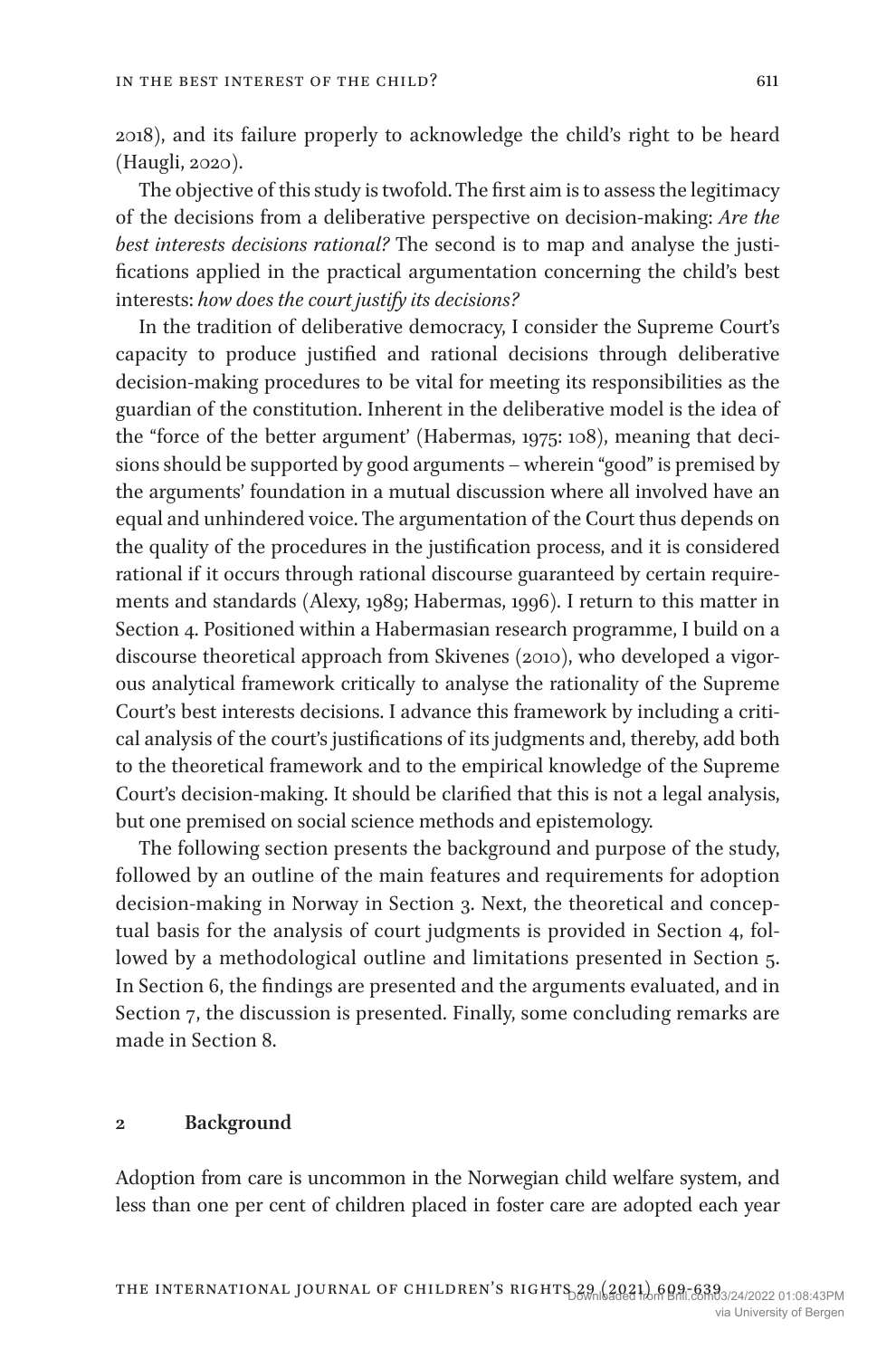(Helland and Skivenes, 2019).2 While neither the recent policy development for encouraging adoption (Tefre, 2020) nor the legal conditions for adoption set a particularly high threshold for consenting to the adoption, case law does. The European Court of Human Rights (ECtHR) requires a decision on adoption to be based on, 'an overriding requirement pertaining to the child's best interests' (Appl. no. 17383/90, para. 78). In Norwegian case law, 'particularly weighty reasons for adoption' is found to suggest the same norm (Sandberg, 2020). Furthermore, Article 8 of the European Convention of Human Rights (ECHR) requires that in instances where the interests of a child and his or her parents' conflict, a fair balance (Council of Europe, 1950) should be struck between these interests, although those of the child may override those of the parents.3 Between 2015 and 2019, 13 cases concerning adoptions without parental consent were communicated to Norway by the ECtHR. Of these 13, only one had been tried by the Supreme Court. In September 2019, the ECtHR Grand Chamber ruled that the Norwegian state had violated Article 8 of the ECHR on the right to respect for private and family life when consenting to the adoption of a young boy without the biological mother's consent (*Strand Lobben and Others v. Norway* [gc] 2019).

Since the implementation of the Norwegian Child Welfare Act (cwa) in 1993, the Supreme Court has delivered judgment in no more than seven cases on adoption from care. The four most recent judgments are analysed in this paper, which were all delivered within the short period from 2015 to 2019, when the Norwegian state was subject to comprehensive international legal scrutiny. Skivenes (2010), who studied the three Supreme Court judgments<sup>4</sup> preceding the four analysed in this study, concluded that the first two decisions (1997 and 2001) were not made according to rational standards, whereas the latest decision (2007) was. The objections were aimed particularly at the court's lack of child-centric reasoning, which was interpreted as conflicting with current policy.

# **3 Adoptions in Norway: Features and Requirements for Decision-making**

In the context of child welfare decision-making, interventions are guided by the principle of the least intrusive form of intervention, the biological principle and the best interests principle (Lindbo, 2011). These entail that while the

<sup>2</sup> In Norway, adoption and long-term foster care are the only permanent options for children who cannot return to their birth parents.

<sup>3</sup> For example, *Strand Lobben and Others v. Norway* [gc] 2019, para. 206, see Sørensen (2020).

<sup>4</sup> Rt-1997-534; Rt-2001–14; Rt-2007–561.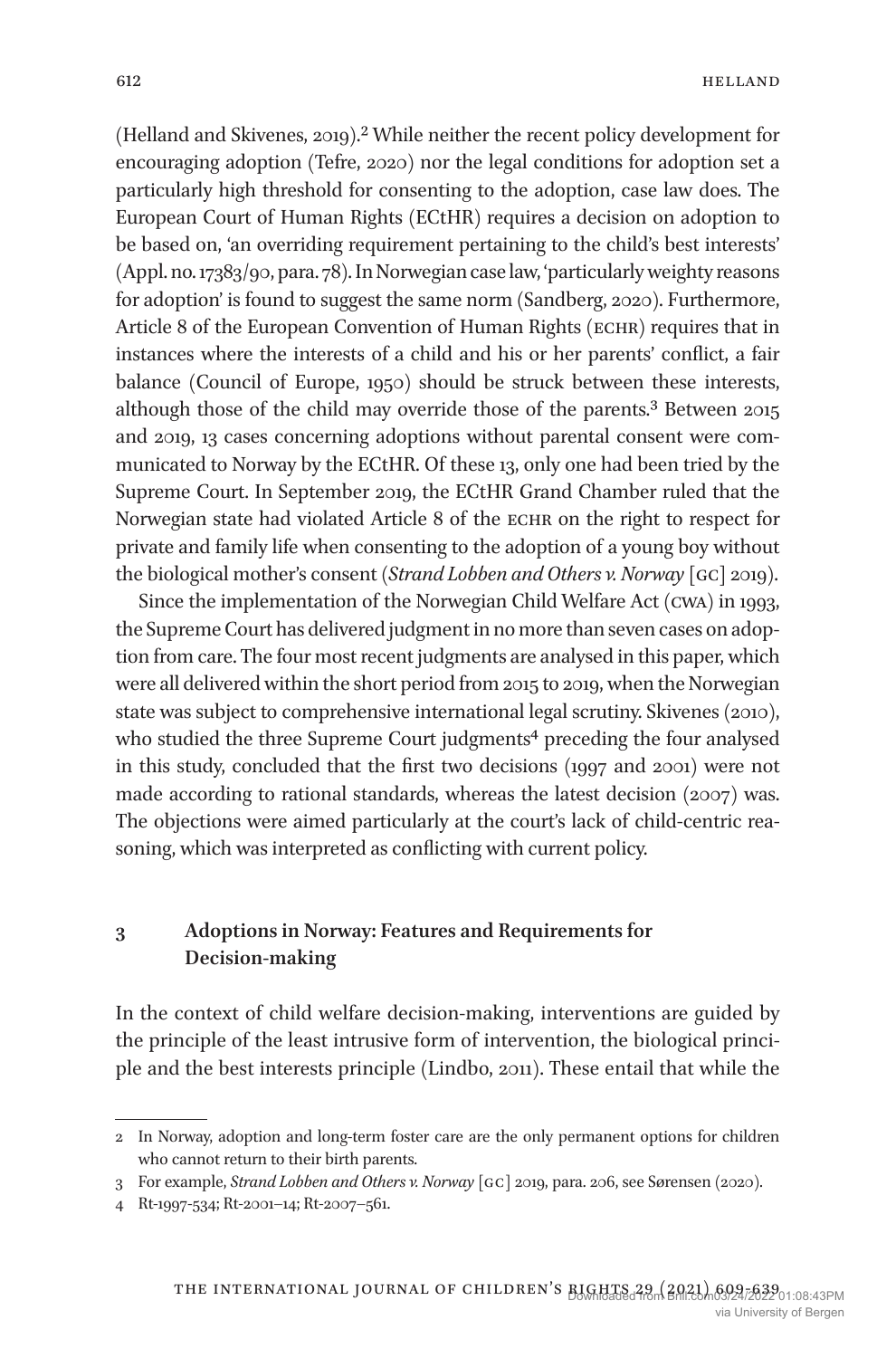best interest of the child should be decisive in the decision whether to permit adoption, the court should seek to limit intrusion into the family and facilitate continued contact between children and their parents. Adoption from care without parental consent is possible through the cwa (1992) section 4-20 *Deprival of parental responsibility – Adoption,* which consists of four cumulative conditions, as follows: (a) The biological parents are permanently unable to provide proper care, or the child has become so attached to his/her new environment that removal will lead to serious problems; (b) Adoption is in the child's best interest; (c) The adoption applicants are the child's foster parents, and they have proven fit to care for the child; (d) The conditions of the Adoption Act are satisfied. If a child is under public care by an official care order, the local child welfare authorities can initiate an adoption and bring it to the court-like decision-making body the County Social Welfare Board (the board), which holds the authority to decide on compulsory measures. A decision from the board can be brought before the ordinary court system (see Table 1), with the Supreme Court as the highest appeal court.

#### **3.1** *The Discretion of the Supreme Court and the Best Interests Principle*

The Norwegian Supreme Court is a court of general jurisdiction and is usually presided over by 5 out of 20 judges (Grendstad, Shaffer and Waltenburg, 2010). The deliberations are highly proceduralised and take the form of 'formalised discussions', where all five judges are allocated time to present their views (Grendstad *et al*., 2019). The final decision allows for dissenting opinions, and the judges may change their opinion during the deliberations. Opinion writing is a shared responsibility, and decision drafts are circulated among the judges on the panel before the decision is presented and discussed at a minimum of two conferences following the oral hearing. For the court to admit a case, questions must be raised of a principled character beyond the concrete circumstances of the case or for other reasons which are of particular importance to hear.<sup>5</sup> In other words, Supreme Court cases are extraordinary and require deliberation by highly trained decision makers.

Judicial decisions are based on two sources: rule and discretion (Dworkin, 1963). If the court has the discretion to interpret what is in the best interest of a child – the rule – the basic democratic ideal that those subjected to norms

<sup>5</sup> The Supreme Court is to review, under section 36-5 subsection 3 of the Dispute Act (Act relating to mediation and procedure in civil disputes (2005)), all aspects of the case, and the review must be based on the situation at the time of the judgment. In cases such as this, the court does not hear witnesses directly in the court, but through written statements or depositions. Court-appointed experts may be examined directly before the court.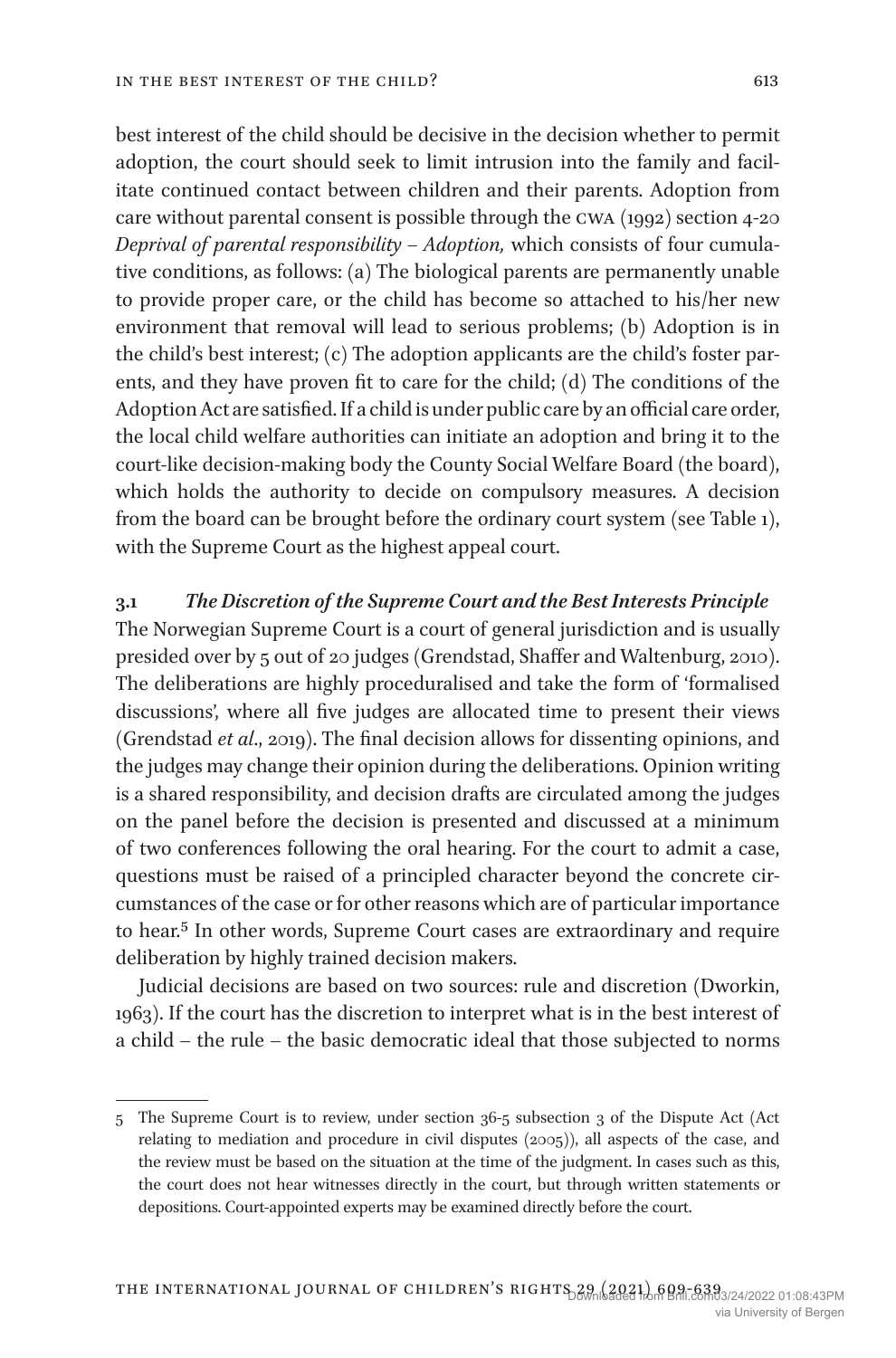must be able to be the author of these norms (Forst, 2016) and the principle of popular sovereignty, which entails that legitimate state power should emanate from the people (Locke, [1698] 1988), are challenged. Discretion further challenges the fundamental democratic principles of predictability that equal cases are treated equally and different cases treated differently. The most commonly contested condition for adoption to be approved in Norway is the best interests of the child (Helland and Skivenes, 2019). Article 3 of the United Nations Convention on the Rights of the Child (crc) (1989) states that, 'the best interests of the child shall be a primary consideration' in all decisions that concern children. This principle is strongly anchored in Norwegian law, where the crc applies as statutory law ranked above ordinary legislation after its incorporation into the Norwegian Human Rights Act in 2003 (Sandberg, 2019). In 2014, the best interests principle was enacted in the Norwegian Constitution in *Grunnloven* ([1814] 2014) (Article 104(2)). Section 4-1 of the cwa requires the best interests of the child to be the guiding consideration in implementing measures and emphasises the importance of providing the child with continuity (permanence) as well as stable and good adult contact (Skivenes and Sørsdal, 2018). In addition, the cwa requires the child's participation to have a decisive position in best interest consideration (Skivenes and Sørsdal, 2018), and through Article 104(1) of the Constitution and crc Article 12, children have the right to be heard in cases that concern them (Sandberg, 2019). Relating to adoption, in particular, General Comment No. 14 (Committee of the Rights of the Child, 2013) concerning the best interests principle states:

In respect of adoption (art. 21), the right of best interests is further strengthened; it is not simply to be 'a primary consideration' but '*the* paramount consideration'. Indeed, the best interests of the child are to be the determining factor when taking a decision on adoption, but also on other issues.

The best interests of the child is also a condition under the Norwegian Adoption Act (2017) and a specific condition under section 4-20 and can be characterised as a rule in cases on adoption (Bendiksen, 2008). In summary, best interests assessments are fundamental to decisions on adoption, but the legal interpretation of the best interests principle is largely founded on vague rules,<sup>6</sup> and there is an indeterminacy associated with a best interests evaluation, provided primarily that any universal or unitary form of measure to such a standard is difficult, if not impossible, to agree upon. Thus, committing to reasoning based

<sup>6</sup> See discussion on vague rules in hard cases in Dworkin (1963).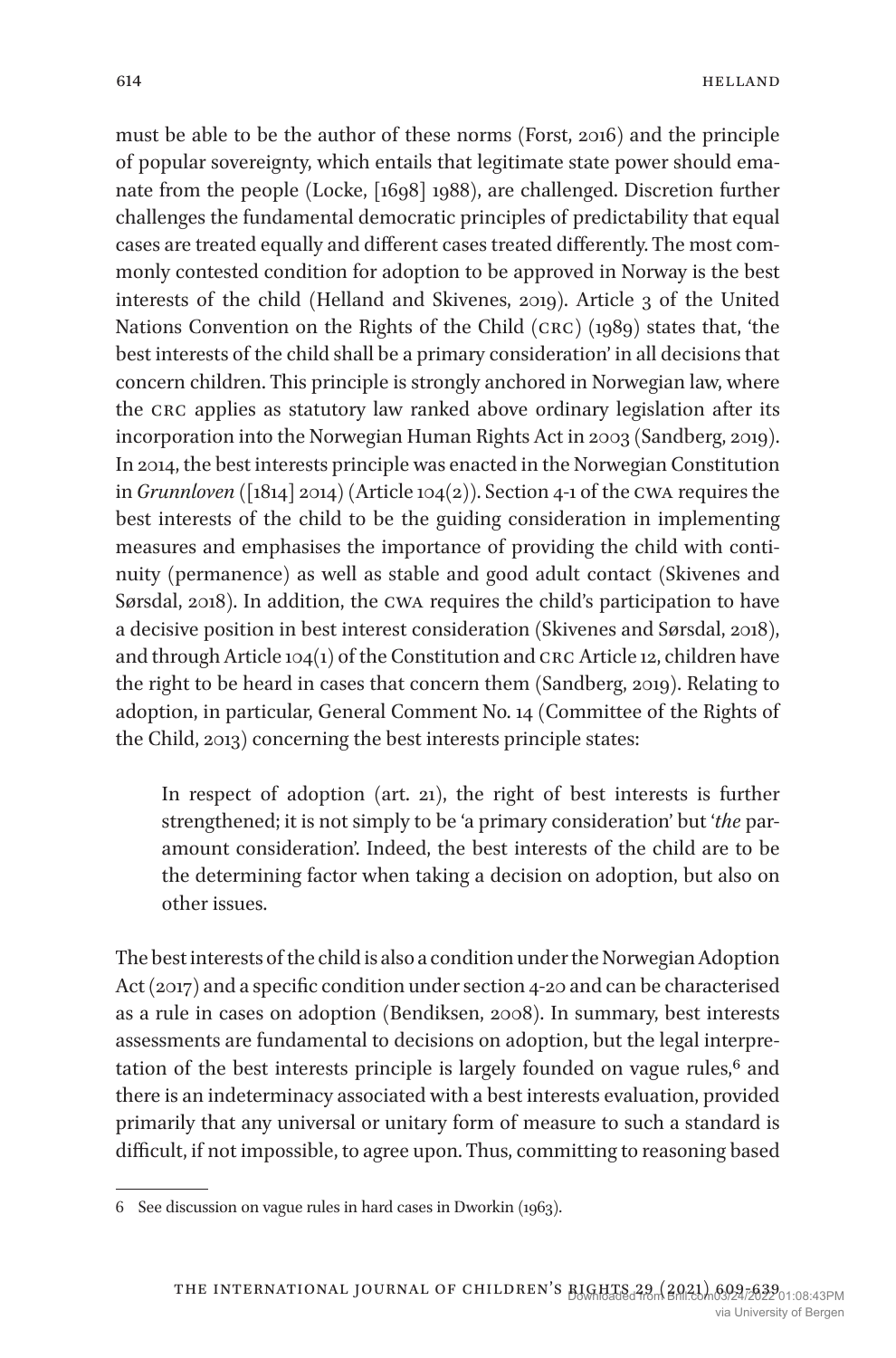on a best interests claim must include either implicit or explicit deliberations of a value-based and normative character. In the tradition of argumentation theory, such factual and normative conflicts should be addressed through rational discourse (Skivenes, 2010), and one approach to securing rational best interests decisions is to ensure that they are reached through a reasoned deliberative process (Archard and Skivenes, 2010).

#### **4 Theoretical and Conceptual Framework**

To analyse the judgments, this article builds on Skivenes's (2010) approach to study the rationality of decisions in the legal context. Skivenes's model builds on theories of argumentation from the tradition of Alexy (1989) and Habermas (1996) and is based on an evaluation of whether the court's validation of claims meets the discourse ethical standards, adheres to the rules of rational argumentation, and follows the rules for deliberative processes. The understanding of rationality in this context derives from the theory of practical discourse and communicative action, where the idea is that the aim of everyday discourses is that of reaching a common understanding through the exchange of reasons for or against a given claim or assumption. This exchange relates to law through which Habermas (1990, 1996) defines a complementary relationship between rationality in legal discourse and that in everyday discourse, where legal procedures are considered to promote rationality in discourses on moral issues.

To assess how the court resolves a conflict, I distinguish between claims that adhere to pragmatic, ethical or moral discourses (see Feteris, 2017; Habermas, 1996; Skivenes, 2010; Eriksen and Weigård, 1999; Huttunen and Heikkinen, 1998) and link them to their respective standards for evaluation.

*Pragmatic discourses* concern selecting the option that is more feasible or efficient to reach a given goal and should be substantiated by reference to established and scientific methods and/or empirical observations. Claims within this discourse are oriented towards empirical facts regarding a situation, for example, professional knowledge and evidence, in the context of establishing the most appropriate means to achieve a goal. The standard of evaluation is whether statements are true, documented, reliable and realistic.

*Ethical discourses* concern which values are worthy of united effort and what a good life is. Claims in this discourse concern the values and interests to pursue, for example, in relation to what constitutes a good childhood. The standard of evaluation is hermeneutical interpretation related to the cultural and social norms and practices in the context of the given community.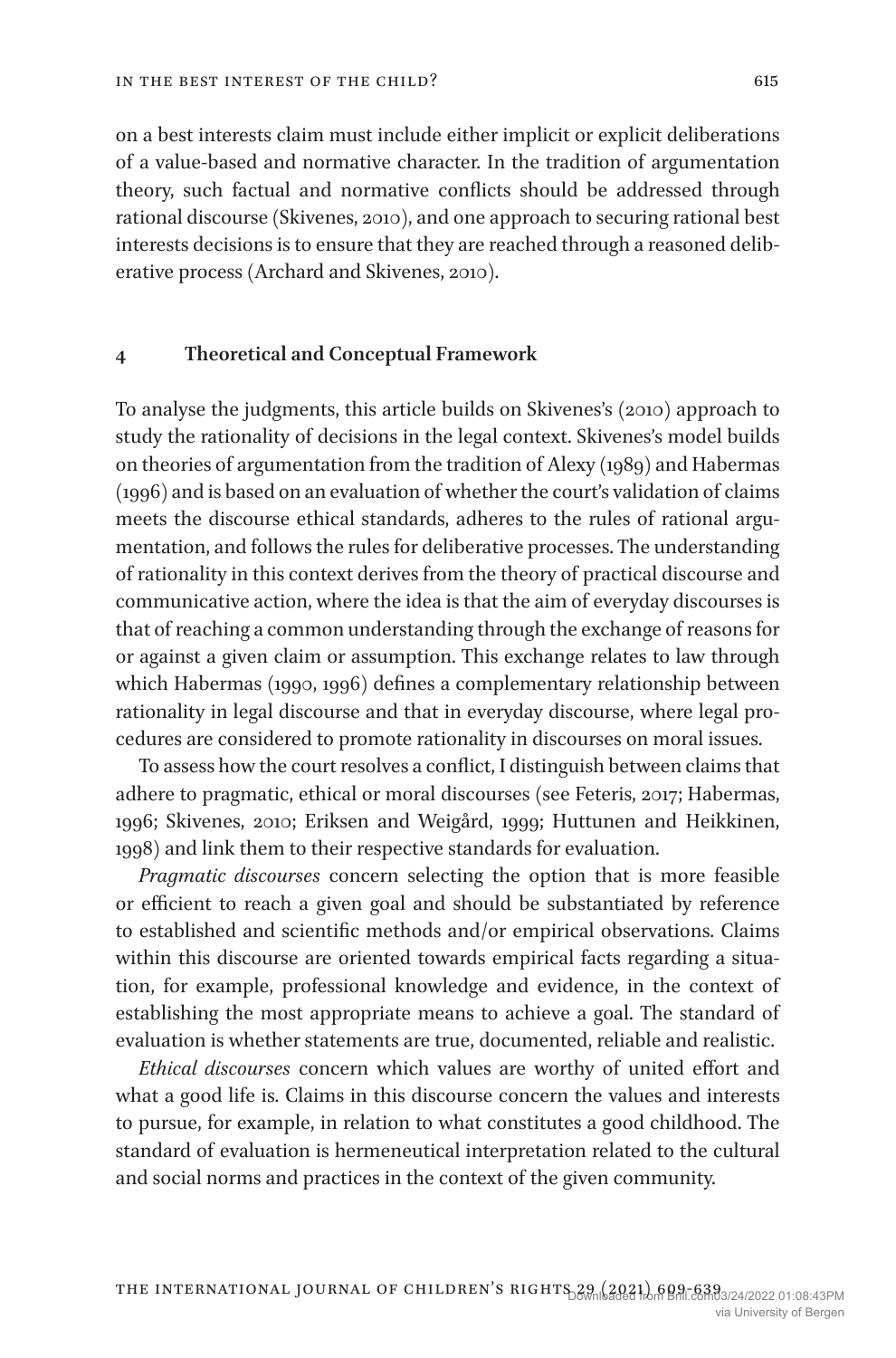*Moral discourses* concern claims about moral rightness and argumentation is oriented towards universalisation. Claims in this discourse are concerned with respecting normative rights and conceptualisations of what parties are owed in terms of justice and fairness: what is an outcome that can be considered right and fair for everyone? To be perceived as rational, the final outcome must be generalisable in a decontextualised form in such a way that all parties concerned can accept it as their own.7

Following the theory of deliberation, decision-making should be a deliberative process with the premise that it 'rests on good information regarding the contents of the case and the parties' situations, that possible choices of action and their consequences must be explored, and that possible results should be ranked in relation to overall goals' (Skivenes, 2010: 341–342). In addition, the basic rules for process state that all persons can participate, that they can propose any assertion that they wish, that they believe in their assertions, and that they aim to be consistent in their use of words and concepts (Skivenes, 2010; Eriksen and Weigård, 1999).

The presuppositions of rational argumentation can be divided into three levels: the *logical*  level of products, the *dialectical*  level of procedures, and the *rhetorical* level of processes (Feteris, 2017). At the two first levels, the evaluation is based on the demands that speakers should not contradict themselves, and their arguments should be consistent and logical, their statements must be generalisable, and they should avoid ambiguity. Furthermore, they should be sincere in their assertions and provide reasons for disputing a proposition or norm not under discussion. The third level sets the criteria for our "rules for rationality" and stipulates that all statements (arguments) must be reasoned if a statement is countered or questioned, unless there are reasons not to do so (then such reasons shall be given). Moreover, all persons can participate in the discourse, freely proposing and problematising any assertion they wish to while not being hindered from exercising any of the former actions. In addition, the rational rules for the allocation of the burden of proof state that the principle of universalisability requires justification of all suggestions for treating one person differently from another, and only assertions that are challenged should be justified. Irrelevant utterances and statements should be avoided or at least justified. In principle, decisions that emerge through genuine deliberative processes should be acceptable to all by the standard that the parties cannot reasonably reject them. This further necessitates that we ask whether relevant interests and considerations relevant to the field are

<sup>7</sup> For a presentation of the principle of universalisation (U) as a rule of argumentation, see Habermas (1990).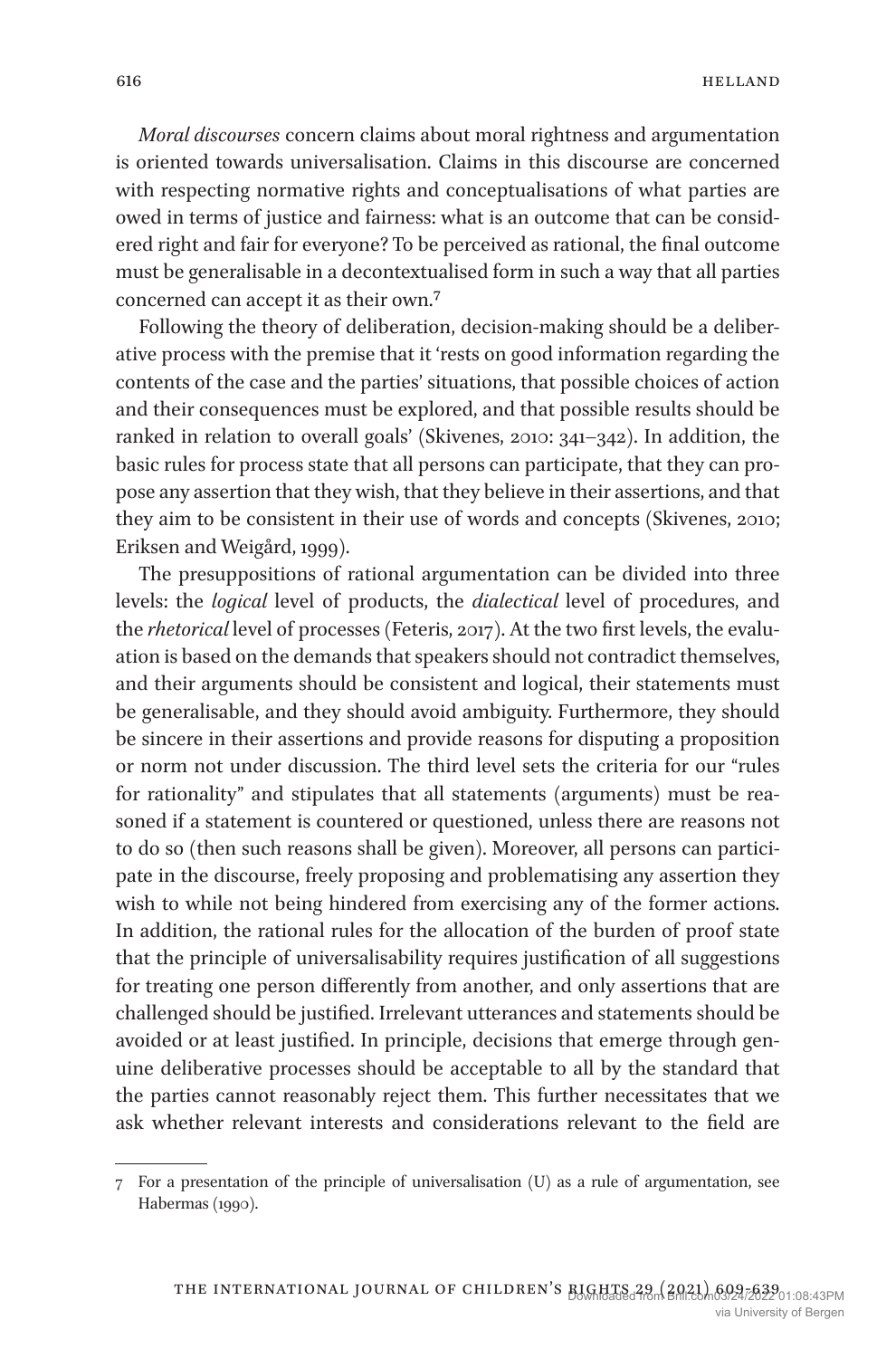included in the deliberation. Based on this conceptual corpus, the analysis of the written judgments aims to:

Evaluate the quality and rationality of the court's argumentation by the standards that:

- the argumentation is logical, relevant, coherent, sincere and unambiguous
- the argumentation is supported by reasons
- the parties are freely included and heard
- claims meet the standards of evaluation and can withstand critical scrutiny.

Expose caveats and weakness in the court's argumentation and deliberation process:

- missing arguments are identified
- the arguments are justified
- the arguments are weighed and balanced against each other.

For a multifaceted approach to the evaluation of legitimacy, I also analyse the court's practice of justification in relation to a broader set of thematic discussions to call attention to value presuppositions, logics and normative structures inherent in the decision-making. In summary, the theoretical framework serves three complementary purposes in our quest to analyse the legitimacy of the decisions. First, it concerns the rational resolution of conflicts about facts and values. Second, it suggests how the decision-making process can be conceived as democratic. Third, it indicates how implementing the law through discretionary decision-making practices takes the form of justifications of dominant perspectives and ideas (Sinclair, 2005). In the analysis, I draw some general lines of argument from the cases and present only the most pressing caveats and interesting findings from the viewpoint of legitimacy. Finally, it is important to point out that even if we conclude that a decision is rational and legitimate, this does not imply that it is necessarily the correct one, as even rational consensuses are fallible and can be provisional (Eriksen and Weigård, 1999). Moreover, in real-world practical discourses, the expectation is that the criteria can only be fulfilled to a certain degree.

#### **5 Methods**

The empirical data consist of four written full-length Supreme Court judgments on adoption from care under section 4-20 of the cws. Two of these were decided in 2015 (hereinafter referred to as 2015a and 2015b), one in 2018, and one in 2019. These four are *all* the judgments made from 2015 to 2019. As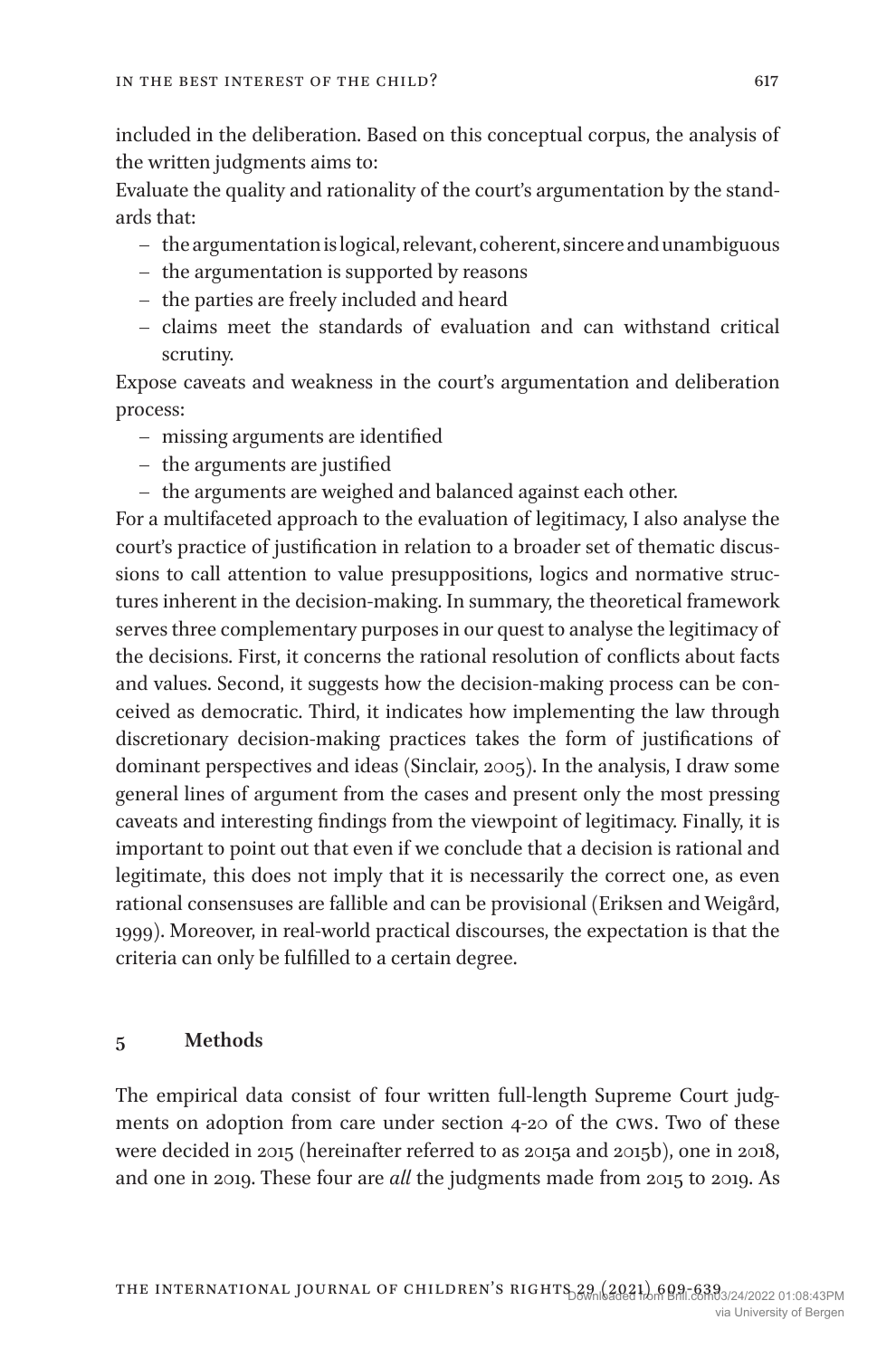the three preceding judgments from 1997, 2001 and 2007 were studied using a similar methodological and theoretical approach by Skivenes in 2010, these are excluded from the analysis. The judgments are publicly available; they were retrieved from the Lovdata.no (pro) national database. The documents follow a structure where the reasoning of the decision makers is presented in the last section of the judgment, proceeding from a presentation of the facts, a summary of previous decisions in the lower courts (including the board), and the parties' arguments and claims. Within the court's reasoning, only the best interests assessment is subject to analysis. The documents vary in length from 8 to 14 pages, where the court's reasoning constitutes between 4 and 9 pages, respectively.

## **5.1** *Qualitative Text Analysis*

The study is based on a qualitative analysis of the judgments, using an approach inspired by thematic and classical legal argumentation analysis (Coffey and Atkinson, 2006; Feteris, 2017). The coding of the arguments was conducted as a back-and-forth process, whereby individual arguments and their reasoning were identified and simultaneously defined as related to clusters of arguments, which will be referred to as "justificatory themes". In the process of developing the categories for the justificatory themes, I used a coding schema that emerged mainly through an inductive approach to the data, although both the schema and the coding were formed by research and previous knowledge. After the first step of categorisation, the arguments were defined by discourse and dissected to identify the reasoning behind them. The systematised data were then analysed and evaluated according to the standards delineated in Section 3.

Depending on the context in which it appears, where the weight of reasoning is placed, and the general construction of the argument, elements or claims that are considered to be arguments in one case are not necessarily given the same status in another. While recognising that such an approach could entail that aspects of interest from a legal point of view will not be discussed, arguments of a legal or procedural nature will not be pursued in the presentations or discussions, and I will not pursue any inquiry into the court's interpretation of national and international law and jurisprudence.

## **5.2** *The Cases – A Brief Overview of the Basic Characteristics*

Even though the question of reunification is addressed in 2015a, the best interests of the child is essentially the disputed theme of the decisions in all four decisions. As reunification is not considered to be a feasible option: the decision concerns the choice between continued foster care and adoption. None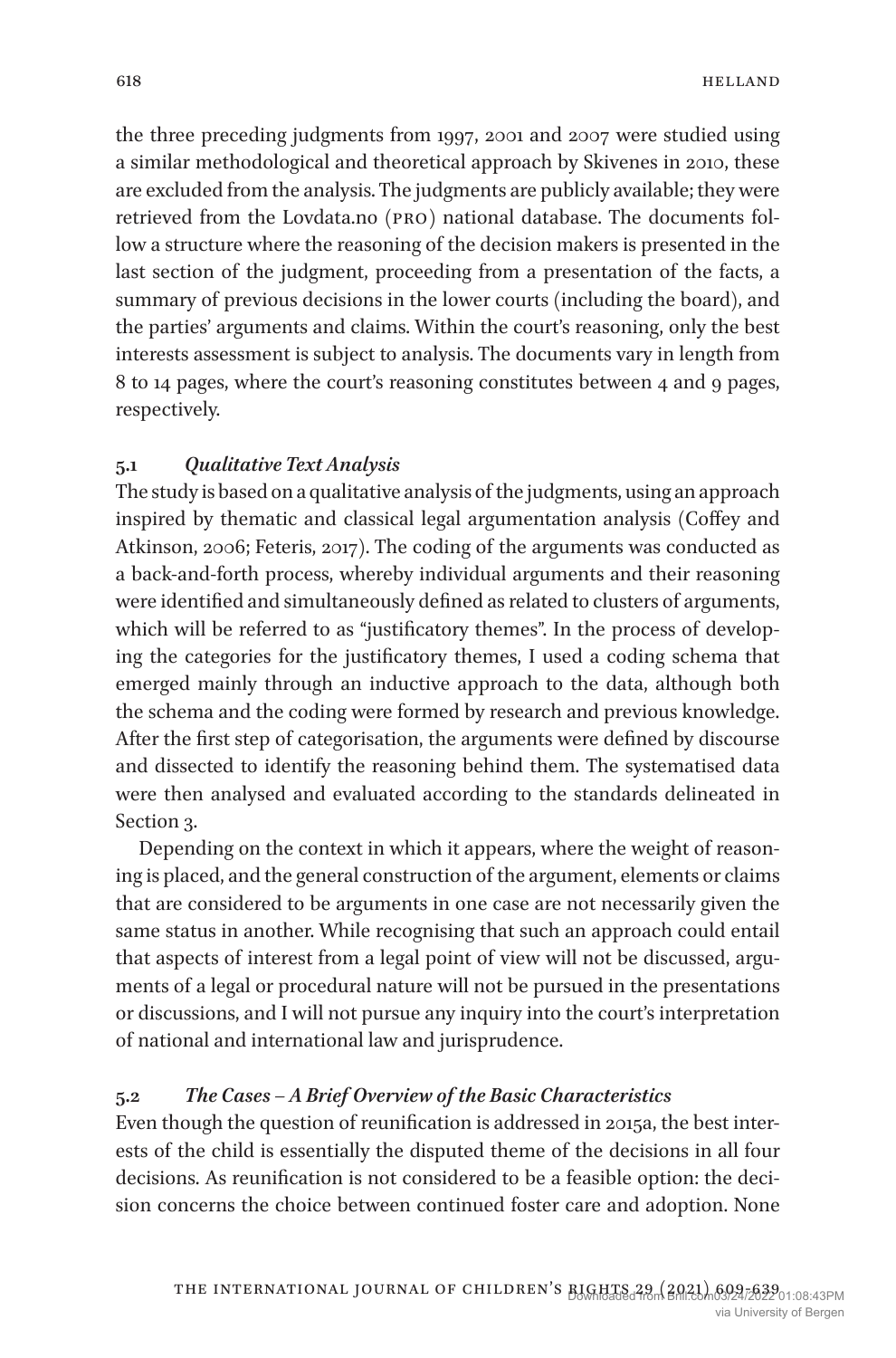|                   | Instance*      | <b>The Board</b> | DC.            | CA          | SC             |
|-------------------|----------------|------------------|----------------|-------------|----------------|
| 2015a             | <b>Result</b>  | Adoption         | Adoption       | No adoption | Adoption       |
|                   | <i>Dissent</i> | N <sub>0</sub>   | N <sub>0</sub> | No          | No             |
|                   | Year           | 2012             | 2013           | 2014        | 2015           |
| 2015 <sub>b</sub> | <b>Result</b>  | No adoption      | Adoption       | No adoption | No adoption    |
|                   | <i>Dissent</i> | N <sub>0</sub>   | N <sub>0</sub> | Yes: $2-3$  | N <sub>0</sub> |
|                   | Year           | 2013             | 2014           | 2015        | 2015           |
| 2018              | <b>Result</b>  | Adoption         | No adoption    | Adoption    | Adoption       |
|                   | <i>Dissent</i> | N <sub>0</sub>   | Yes: 2-1       | Yes: $4-1$  | N <sub>0</sub> |
|                   | Year           | 2016             | 2016           | 2017        | 2018           |
| 2019              | Result         | Adoption         | Adoption       | Adoption    | Adoption       |
|                   | <i>Dissent</i> | $Yes: 2-1$       | N <sub>0</sub> | Yes: $3-2$  | No.            |
|                   | Year           | 2017             | 2018           | 2019        | 2019           |

table 1 Key features of judicial proceedings in the four decision-making instances: Result of the decision, dissenting opinions and year of decision.

\* the board = the county social welfare board, dc = the district court,  $CA = THE COUNT OF APPEAL, SC = THE SUPREME COURT.$ 

of the judgments had dissenting opinions, and in three out of four cases, the Supreme Court ruled in favour of adoption (see Table 1). In 2015b, the father acts as the sole party to the case in the Supreme Court as the child's mother passed away in 2014. The children were aged six and a half (2015a, 2015b, and 2019) and five (2018) years at the time of the Supreme Court decision. They had been in out-of-home care since they were two and a half months old (2015a), eighteen months old (2015b), newborn (2018), and nine months old (2019). The reason for removal in all cases was neglect, and the child in the 2019 case was also exposed to abuse.

## **5.3** *Limitations*

The analysis is based solely on written material, which entails some limitations. First, the judgments are authored in retrospect and for a particular purpose – to validate the legality of the decision (Eckhoff and Helgesen, 1997). Second, the documents do not necessarily include all information that would be considered essential or interesting from a research point of view, and one must be aware that judicial decisions do not provide a complete picture of the individual case (Magnussen, 2006). Nonetheless, the Court is legally obligated to justify its decisions (the Dispute Act, section 9-6), and the arguments will reflect the reasoning that the Court defines as the official argument, which will prevail for later decisions and judgments in the area (Magnussen, 2006).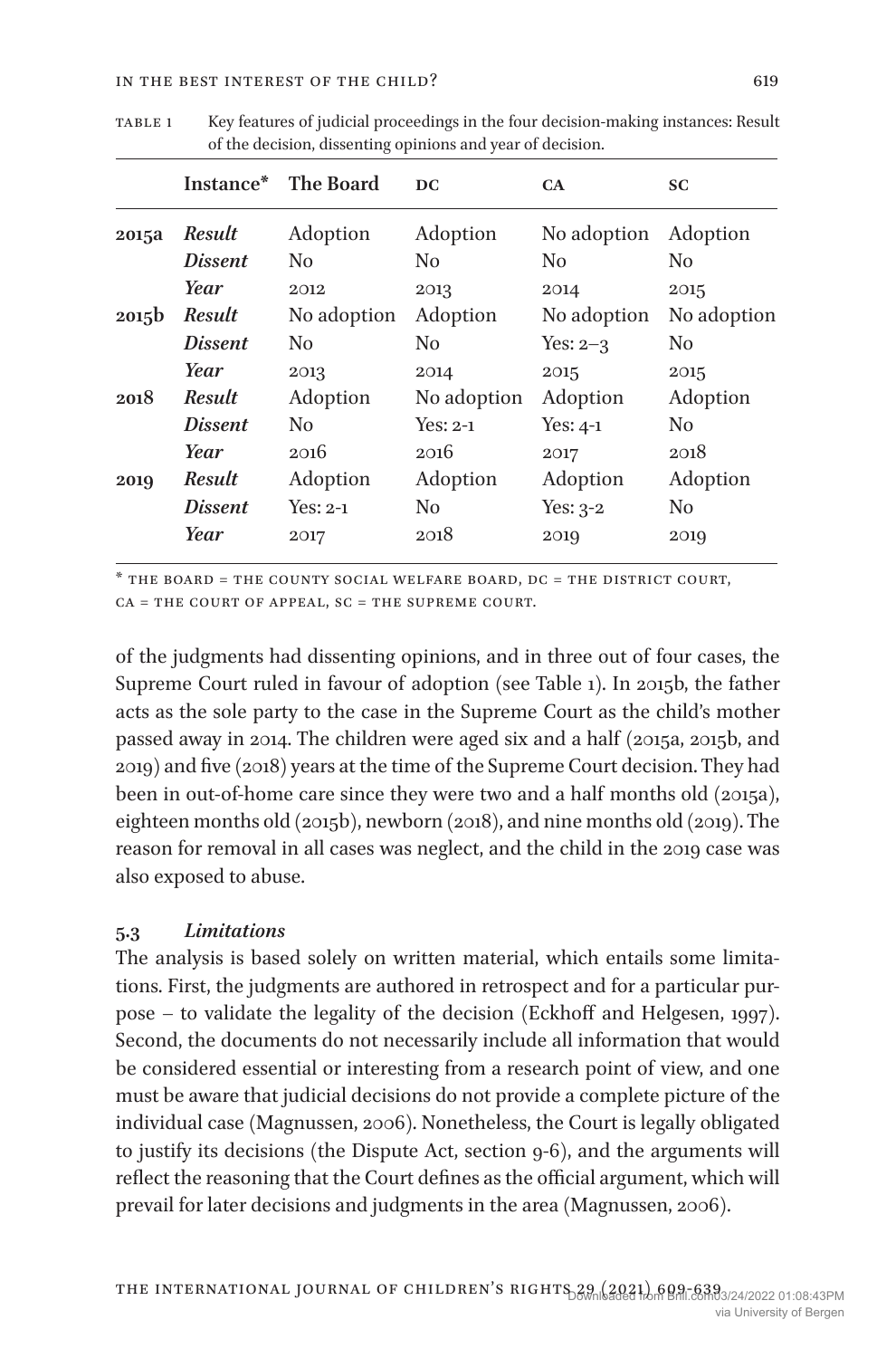# **6 Findings: Presenting and Evaluating the Reasoning on the Best Interests of the Child**

Overall, 15 different arguments are included in the decisions (see Table 2). The arguments are linked to four overreaching justificatory themes: *the right to a "new" family* or, in other words, for the child to remain in the foster family, *the right to biological family life*, *the child's autonomy and development*, and *time*. Pragmatic arguments appear most frequently, and if ethical values are considered, they usually coincide with pragmatic concerns, within predominantly pragmatic discourses. Moral discourses, with one exception, are absent. The number of arguments included in the courts' decisions increases consecutively with time: the 2015a and 2015b judgments included 6, 2018 included 10, and the 2019 judgment included 12 arguments. Five arguments were reiterated in similar form in all four judgments: the child's strong attachment to the foster family, the general knowledge that adoption provides better prospects in life than remaining a foster child, the weak or absent *de facto* relations with the biological parent(s), the child's vulnerability, and the risk of future conflict. Below, I present the 15 arguments and evaluate their quality in terms of rationality, structured by the four thematic dimensions.

## **6.1** *The Right to a "New" Family*

On the theme of the right to a "new" family, discussions revolve around the situation in the foster home and of the family in the abstract or non-biological sense. Six arguments were identified as pertaining to such discussions. The pragmatic arguments concerned the attachment between the child and the foster parents and the *de facto* situation of the child. Two arguments, the general knowledge that adopted children are generally better off in the end than their peers that remain fostered and that adoption will provide stability and a home for life, adhere to pragmatic *and* ethical discourses. The latter is often seen as a condition for the former, and the arguments are highly interrelated. Another two arguments include claims of an ethical nature, that of normalisation and stabilisation of the child's everyday situation and that of equality.

# 6.1.1 Argument 1. Strong Attachment to Foster Family

In 2015a, convincing references to the facts of the situation, general knowledge, and expert statements are advanced, and the argument is considered to be reasonably justified. The same elements are present in 2015b, but there is less reasoning, and the descriptions of the current situation could be embellished further. In the 2018 judgment, the argument is also somewhat briefly – but adequately – reasoned: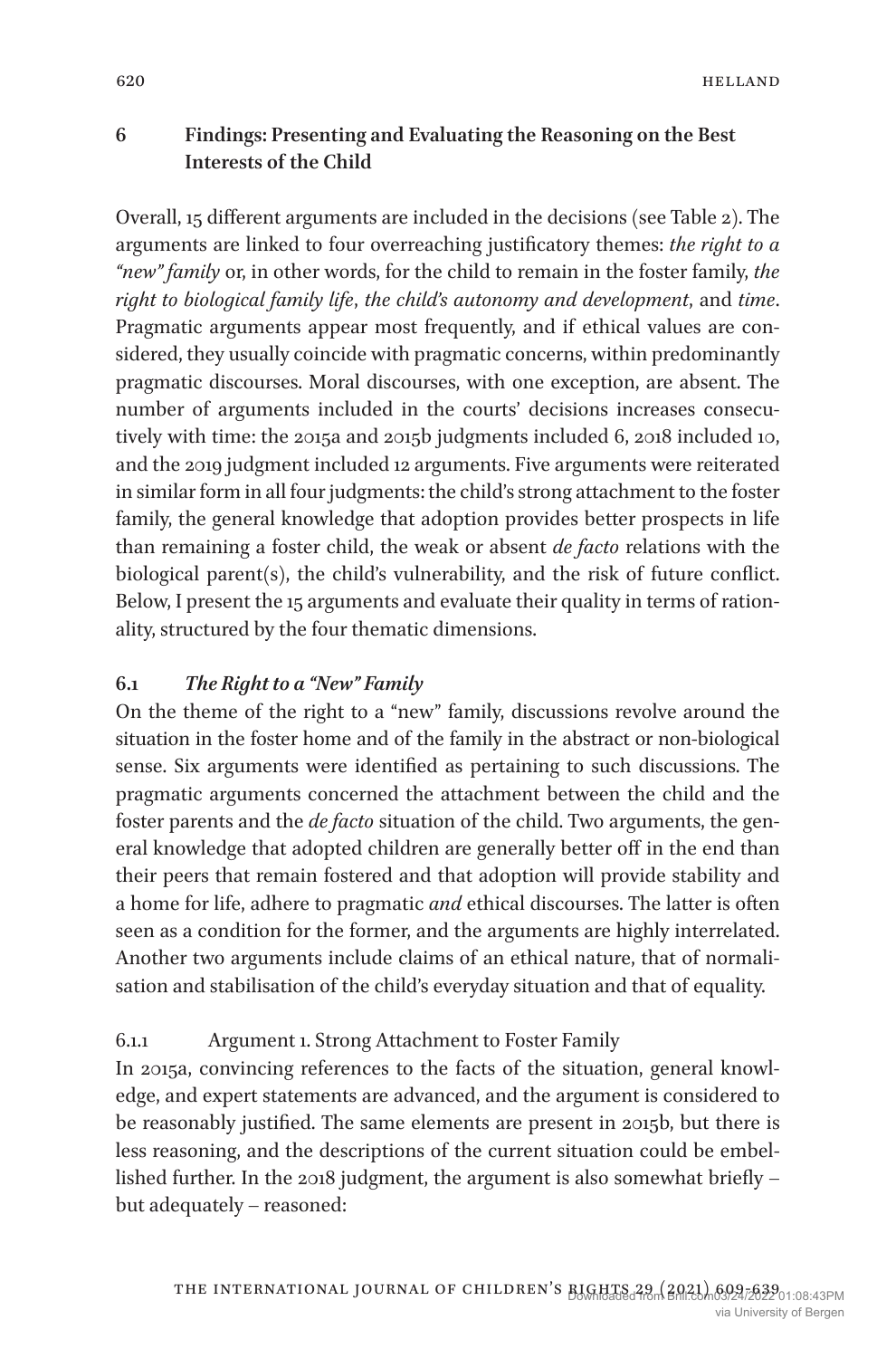| <b>PABLE 2</b> |                                                                    | Corresponding arguments are grouped together by matching figures.                                               |                                                                                                                                           | Arguments divided by justificatory theme and judgment. Discourse types in parenthesis: (E) = Ethical, (M) = Moral, and (P) = Pragmatic. |
|----------------|--------------------------------------------------------------------|-----------------------------------------------------------------------------------------------------------------|-------------------------------------------------------------------------------------------------------------------------------------------|-----------------------------------------------------------------------------------------------------------------------------------------|
|                | 2015a                                                              | 2015b                                                                                                           | 2018                                                                                                                                      | 2019                                                                                                                                    |
|                | New Family to foster family $(P)$ foster family $(P)$              |                                                                                                                 | The Right to a 1. Strong attachment 1. Strong attachment to 1. Strong attachment to foster 1. Strong attachment to foster<br>family $(P)$ | family (P)                                                                                                                              |
|                | life than remaining<br>a foster child (P+E)<br>better prospects in | life than remaining a<br>2. Adoption provides 2. Adoption provides<br>better prospects in<br>foster child (P+E) | ter prospects in life than<br>remaining a foster child<br>2. Adoption provides bet-<br>$(P+E)$                                            | 2. Adoption provides better pros-<br>pects in life than remaining a<br>foster child $(P+E)$                                             |
|                |                                                                    |                                                                                                                 | 3. De facto situation: child is<br>staying with foster family<br>$\widehat{E}$                                                            | 5. Adoption provides equality with<br>sibling (E)                                                                                       |
|                |                                                                    |                                                                                                                 |                                                                                                                                           | 4. Normalize and stabilize (E) 6. Adoption provides stability and                                                                       |

a home for life (P+E)

a home for life  $(P+E)$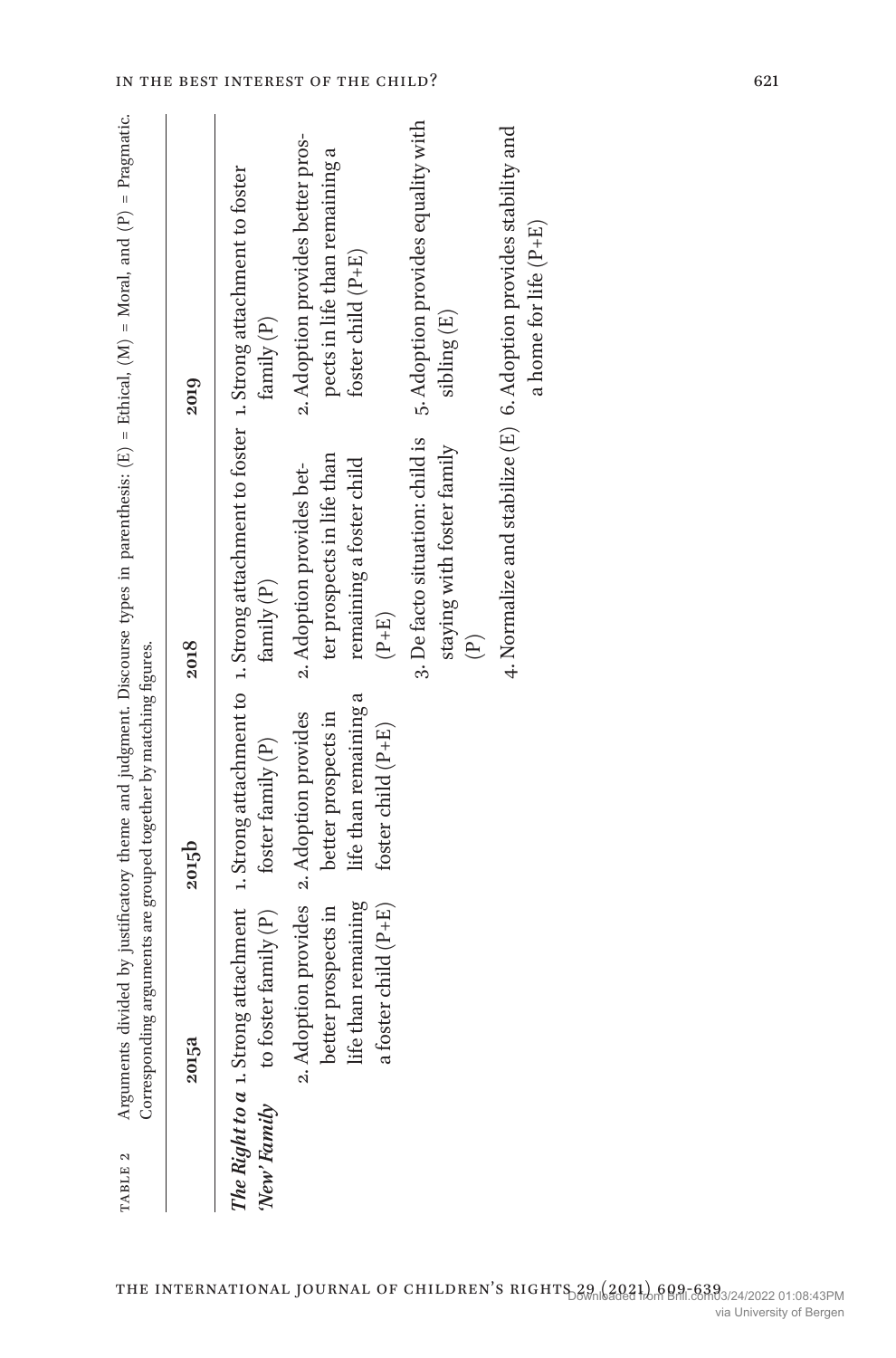| TABLE 2                                     |                                                                                                               | Corresponding arguments are grouped together by matching figures. (cont.) |                                                                                                                 | Arguments divided by justificatory theme and judgment. Discourse types in parenthesis: $(E) =$ Ethical, $(N) =$ Moral, and $(P) =$ Pragmatic. |
|---------------------------------------------|---------------------------------------------------------------------------------------------------------------|---------------------------------------------------------------------------|-----------------------------------------------------------------------------------------------------------------|-----------------------------------------------------------------------------------------------------------------------------------------------|
|                                             | 2015a                                                                                                         | 2015b                                                                     | 2018                                                                                                            | 2019                                                                                                                                          |
| The Right to<br><b>Biological</b><br>Family | 7. De facto relations:<br>Minimal attach-<br>ment(P)                                                          | biological father (P)<br>No close relation to<br>7. De facto relations:   | ordinary family life $(P)$<br>7. De facto relations: No                                                         | 7. De facto relations: Poor (P)                                                                                                               |
|                                             | ethnic and cultural<br>not significant for<br>attachment (P+E)<br>u. Adoption status                          | visitation should be<br>8. Contact: Access to<br>maintained (P+E)         | 8. Contact: Foster parents will 8. Contact: Adoption will not<br>potential contact (P+E)<br>and should regulate | matter for future contact $(P+E)$                                                                                                             |
|                                             |                                                                                                               |                                                                           | 9. Child's limited understand- 10. Contact with siblings will<br>ing of biology (P)                             | continue regardless of<br>adoption (P+E)                                                                                                      |
|                                             |                                                                                                               |                                                                           |                                                                                                                 | 11. Adoption status not significant<br>for ethnic and cultural attach-<br>ment $(P+E)$                                                        |
| Autonomy<br>and                             | The Right to 12. Child is vulnerable 12. Child is vulnerable<br>and needs stability<br>$\widehat{\mathbb{P}}$ | and needs stability<br>$\widehat{\mathbb{P}}$                             | 12. Child is vulnerable and<br>needs stability $(P)$                                                            | 12. Child is vulnerable and needs<br>stability $(P)$                                                                                          |
|                                             | Development 13. Risk of future<br>$\mathrm{conflict}\left(\mathbf{P}\right)$                                  | 13. No risk of future<br>$\text{conflict}$ $(P)$                          | 13. Should exclude the option 13. Risk of future conflict (P)<br>for disputes (P)                               | 14. The child wants to be adopted<br>$(\mathbb{N})$                                                                                           |
| Time                                        |                                                                                                               |                                                                           | 15. Timing is correct (P+E)                                                                                     | 15. Timing is correct (P+E)                                                                                                                   |

622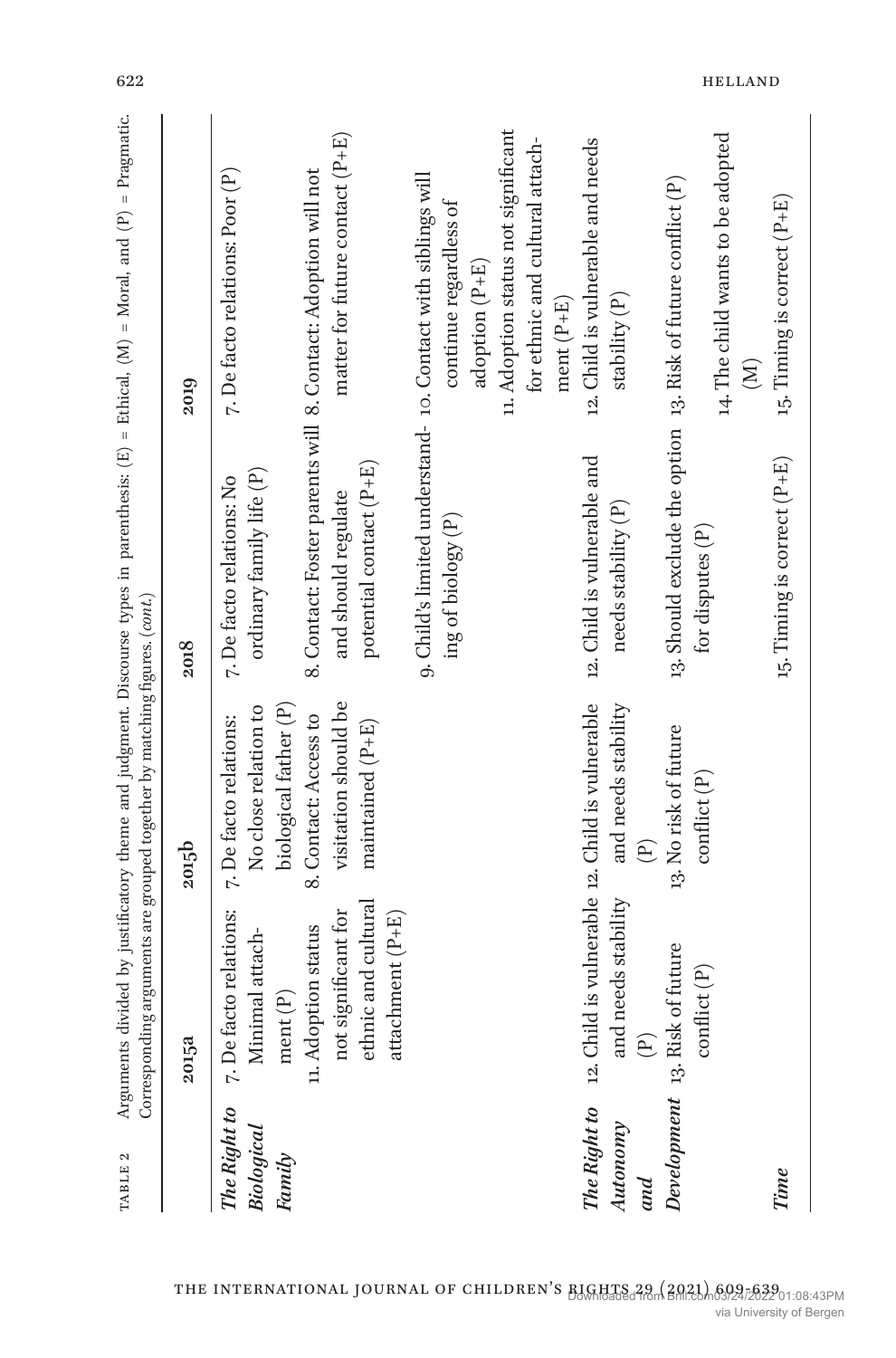The expert has emphasised that  $[$ the child $]$ <sup>8</sup> has a full and exclusive sense of belonging to the foster home. I assume that all arrangements are made for [the child] to have the best possible development in the foster home. hr 2018-1720-a, para. 78

In the 2019 judgment, the argument includes descriptions of the previous and current situations, with expert and witness statements, and it is justified in a thorough and reasonable manner. In relation to 2015a and 2019, it should be mentioned that the child's siblings in the foster home, and the extended family in the former case, are included in the reasoning of his attachment. While it is not known whether there were any siblings in the foster home in the 2018 case, we know that the girl in 2015b had a foster brother<sup>9</sup> whose relationship with the girl is not included in the court's reasoning. The child's attachment to his foster family was given considerable weight in 2015a, while no specific weight was given to this argument in the other three cases.

# 6.1.2 Argument 2. Adoption provides Better Prospects in Life than remaining a Foster Child

A caveat of this argument in 2015a, 2015b, and 2019 is that the general knowledge claim is not substantiated with references to the factors that make adoption a better option for the child, although an official report is cited in 2015a, and in 2019, the argument is supported in part by an expert's statement on the matter. Furthermore, discussion on issues including relevant ethical values is limited. The argument is thus considered to be partly reasoned for 2015a, 2015b, and 2019, yet stronger in the first and third of these cases as the reasoning is more inclusive. In the 2018 judgment, the claim is substantiated with references to a review of the current research undertaken by the appointed expert, whose statement is also cited:

Children in long-term foster care that are adopted, undergo better psychosocial development than children in a similar situation who are not adopted. It is the durability of the child's sense of belonging that seems to be essential.

hr 2018-1720-a, para.64

Based on this and the brief discussion that followed on the value of a safer and more predictable upbringing in relation to the two options of foster care or adoption, the argument is considered to be justified.

<sup>8</sup> Text provided in brackets has been added by the author for clarification.

<sup>9</sup> Known from the judgment from the Norwegian Court of Appeal (LE-2014–148984).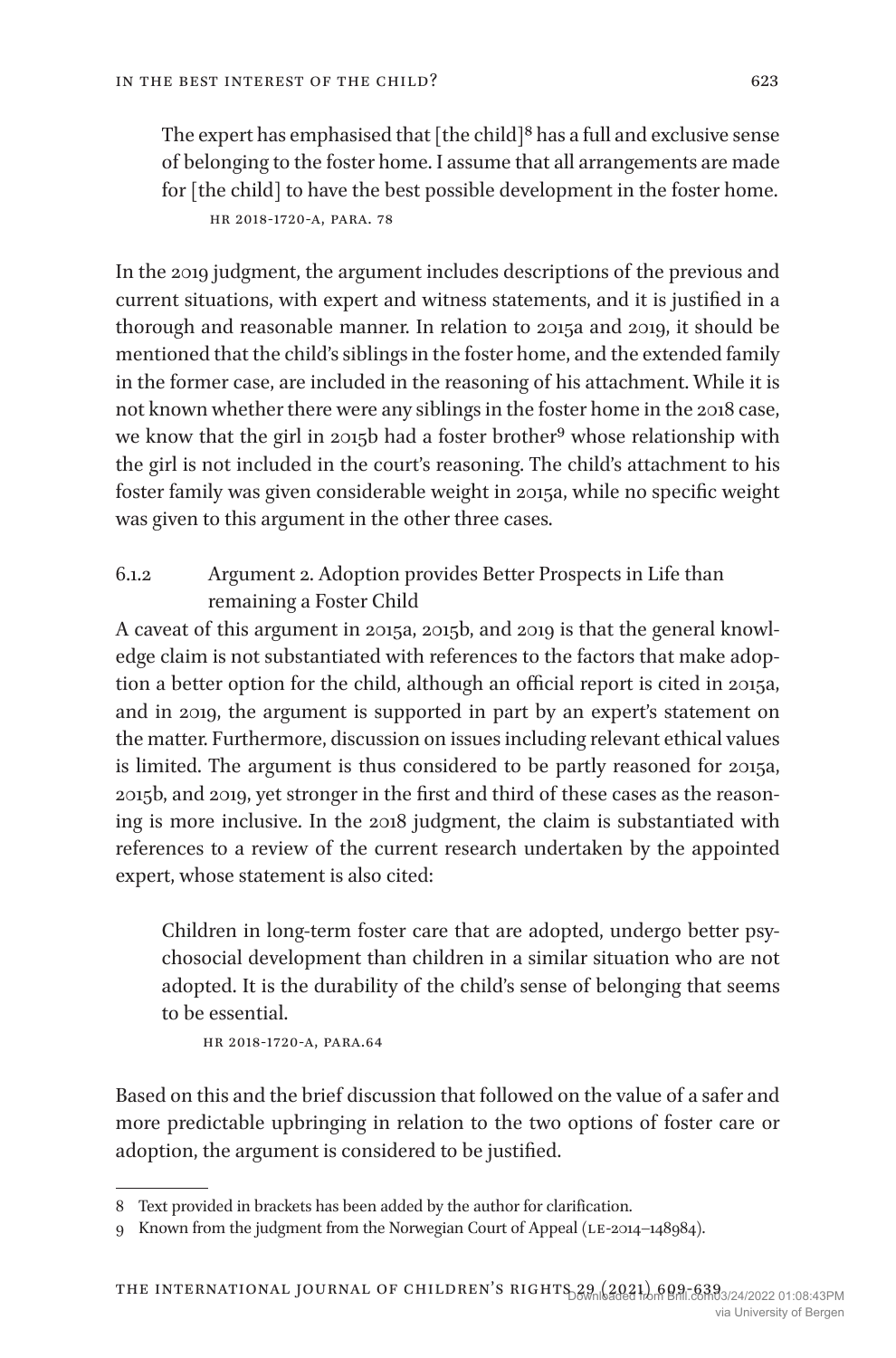6.1.3 Argument 3. The *De Facto* Situation: Child is Staying with Foster Family

The argument is supported by reference to the fact that reunification is not a realistic option, which the biological parents, while not agreeing to adoption, have also accepted. As the justification criterion for pragmatic claims is that of truth and realism, the situation that the child's *de facto* family life is with the foster home is agreed by the parties, and the argument is considered reasonably justified. The biological mother expressed the following view to the appointed expert before the Supreme Court:

I have accepted that I will never have the chance to bring him home, that he stays where he is, but without being adopted. After all, he has been there since he was one …

hr 2018-1720--.a, para. 67

6.1.4 Argument 4. Normalise and Stabilise

The argument is considered justified, and the claim is that adoption will normalise the child's exceptional situation of being in foster care, with its practical and emotional implications for a child's everyday life. The expert declares:

By consenting to the foster parents adopting [the child], society may provide him with this protection [from change and insecurity] through the Supreme Court's judgment.

hr 2018-1720-a, para. 80

While the court justifies the argument reasonably based on ethical considerations concerning stabilisation and normalisation of the child's situation, it qualifies the child's need for a stable life situation by referring to the experts' statements about its importance, reframing the ethical considerations to be subjected to truth validation based on expert knowledge.

6.1.5 Argument 5. Adoption Provides Equality with Siblings

The argument is that the child should gain equal status and the same name as his adopted sister, labelled his "social sister", as this is considered important to him. With hermeneutical interpretation related to contextual cultural and social norms and practices as the standard of evaluation, the court justifies the argument reasonably based on ethical considerations of why equality matters. As for argument 4, the court qualifies their ethical claim by referring to expert statements.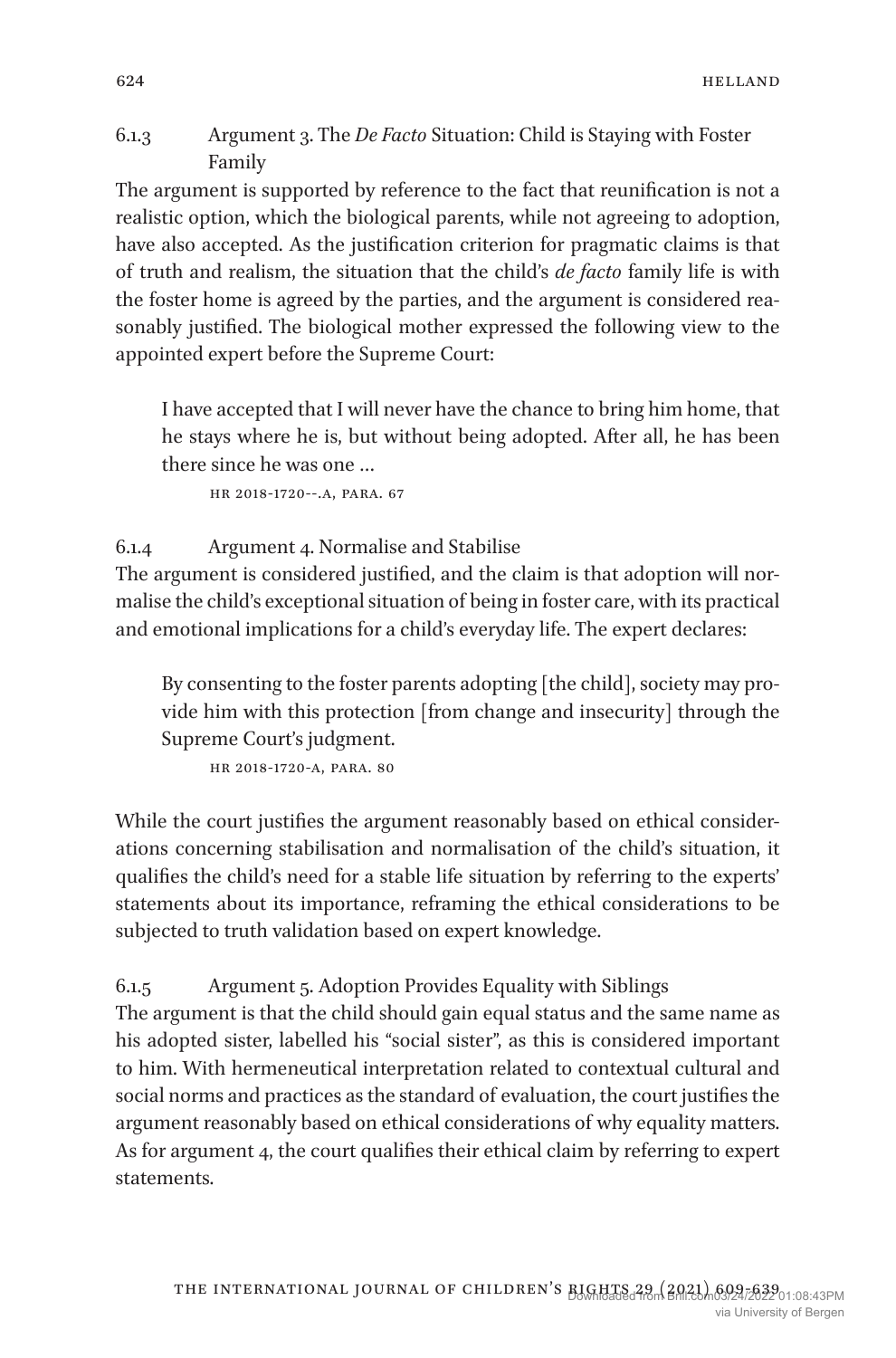6.1.6 Argument 6. Adoption Provides Stability and a Home for Life This is a well-reasoned argument about the stability and belonging that adoption would provide. The claim is backed by expert knowledge, alternative outcomes are explored, descriptions of the situation are given, and value-based reflections on the matter are provided in the Court:

 [The child] is in a good and stable situation in a well-functioning foster family that wants to adopt him, and adoption will provide stability and tranquillity to this situation and give him inner peace. In contrast to a foster care arrangement that generally only last until the child turns 18, an adoption lasts for life.

hr-2019-1266-a, para. 10110

## **6.2** *The Right to Biological Family*

Five arguments were found to adhere to an overarching discussion on the right to biological family life. Three claims adhere to both pragmatic and ethical discourses, and two concern pragmatic arguments. The arguments relating to the child's poor relations and weak attachment to his or her biological origin are juxtaposed with corresponding claims relating to the relations and strong attachment to the foster family and current environment in all decisions, although less so in the 2019 decision. The first of these two arguments receives less attention in terms of the reasoning provided, and one possible explanation for this is that the court views the second argument as explanatory of the first.

## 6.2.1 Argument 7. *De Facto* Relations: None or Weak

In the two 2015 judgments, the consideration of relationships between the children and their biological parents is given little explicit attention. Nonetheless, in 2015a, the argument is considered adequately reasoned, as there are references to empirical facts, such as the child's early placement in out-of-home care and expert evidence, while this cannot be said about the 2015b case. Rather, it revolves around the contact itself and its established and predicted implications. Seen in the context of the overall judgment, one would expect this matter to be the target of particular scrutiny in 2015b as contact and biological ties (as legal bonds) are the decisive factor in the decision. This is not the case, and the only reasoning around the issue is the following:

<sup>10</sup> All citations from the 2019 judgment are translated by the author, as no translation is provided through Lovdata.no.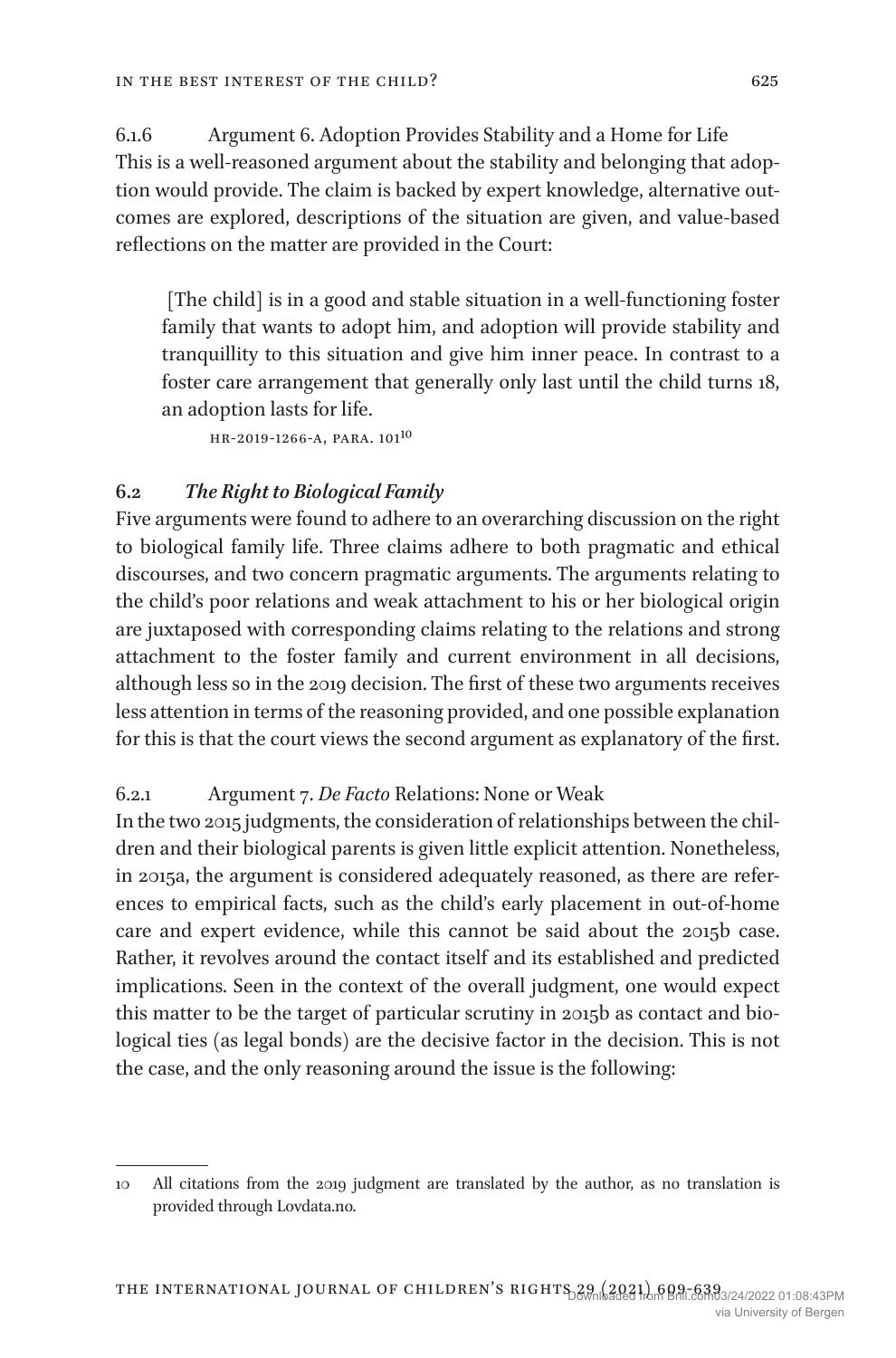She has lived in the foster home for four years, and has no longer a close relationship with her father.

rt. 2015 s. 1107, para. 48

In 2018, the absence of actual family life and previous and current social bonds is highlighted. The argument is based on the fact that the child was placed in the foster home at birth and had no contact with the biological parents since. In the 2019 judgment, the argument is given considerable weight, and the court emphasises that the limited time he had spent in the care of his biological parents, rather than having contributed to a safe and good relationship with them, had been detrimental to him owing to the neglect he experienced. In both the 2018 and 2019 cases, the arguments are reasonably justified.

## 6.2.2 Argument 8. Contact

The argument is thoroughly reasoned with expert evidence and descriptions of the actual situation in the 2015b decision. As for the ethical concerns inherent in the argument, the argument is weakly justified, as the benefits of contact from the perspective of the child are not adequately considered. The reasoning is strongly focused on the father's character and abilities, applied by the court as a measure of credibility of future co-operation. Although one would necessarily agree that it is a good thing for a father to have good qualities and to care about his daughter, the court foregoes a discussion on the child's needs and *her* personal reflections. Furthermore, the statement supporting the argument that the child does not lose out from postponing the decision lacks the necessary resonance:

Out of concern for the child's secure and stable base at the foster home, I find – like the majority of the court of appeal – that the child does not have much to lose from a postponement of the adoption issue until her needs and relationship with her biological father have been further clarified.

rt.2015: 1107, para. 56

These unresolved needs are not identified, and it is unclear what matters and needs require further clarification. Moreover, reflections relating to the value of childhood as a temporary state would be expected, as there is no timeline given for re-establishment of contact. The argument contradicts previously endorsed arguments concerning children's development, and there is ambiguity and duality in the reasoning regarding the foster parents' positive outlook of future contact between the child and her father that the court foregoes to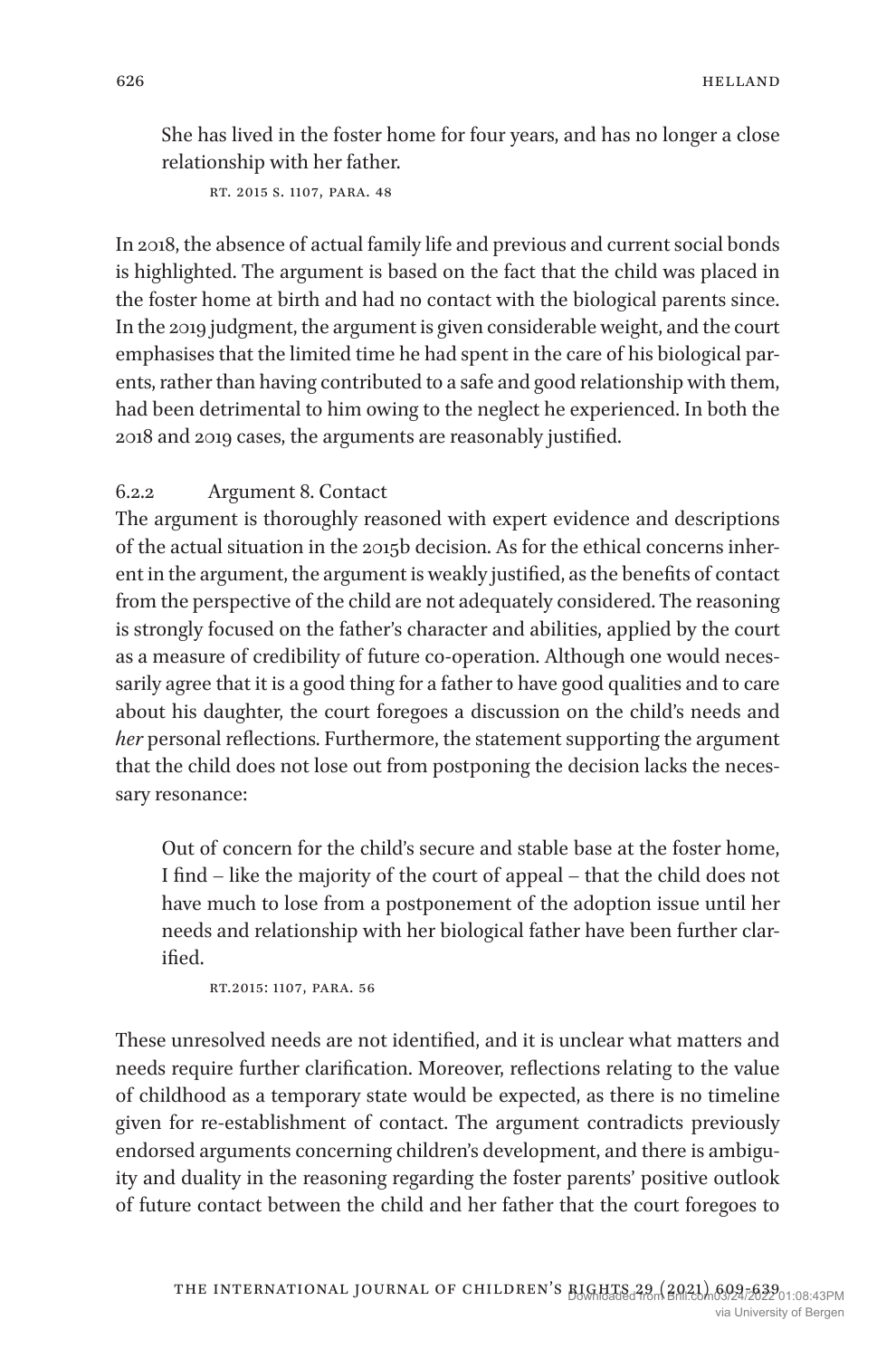address. In the 2018 judgment, the argument is based on a claim that the parents should regulate contact. The argument is given weight and is reasoned with reference to expert statements that the foster parents are receptive to contact – with the rebuttal that this does not provide any legal rights to contact for either the child or the parent – and the presumed implication of heightened tranquillity and safety in the placement. The justifications for the argument are thorough and inclusive, and they include reasoning on the value of contact. In the 2019 judgment, the claim is that adoption will not matter for the extent of contact the child will have with his biological parents. The reasons refer to the previous unsuccessful attempts to sustain contact, mentioning that the child does not have contact with his parents as the case stands and that his foster parents do not exclude future contact if the child expresses such a wish. This appears only partially reasoned, because it does not address why contact is considered to pose a potential hazard for the child. Moreover, the possible implications for the child's life of not having contact with his parents could have been more explicitly elaborated.

6.2.3 Argument 9. Child's Limited Understanding of Biology

The argument concerns the child's understanding of biology, and the court questions whether the boy, owing to his developmental disabilities, will ever be able to understand what it means to have a "biological" family. It refers to the appointed expert's statement on the matter:

Today, [the child] is in any case not able to see that he has other parents than his foster parents. Due to his particular vulnerability and need of safety, it would, in the expert's opinion, be detrimental to him if the biological parents were to introduce themselves as "mother" and "father", and a trial arrangement with contact visits 'would be like experimenting with the boy's mental health'.

hr 2018-1720-a, para. 86

The argument is given weight by the court, which assesses whether the statements are considered true, documented and realistic. Given the standard of evaluation for claims of empirical facts, the argument is considered reasonably justified.

# 6.2.4 Argument 10. Contact with Siblings will Continue Regardless of Adoption

The argument is that the boy will continue the contact he has already established with his two biological siblings, who have also been placed in foster care,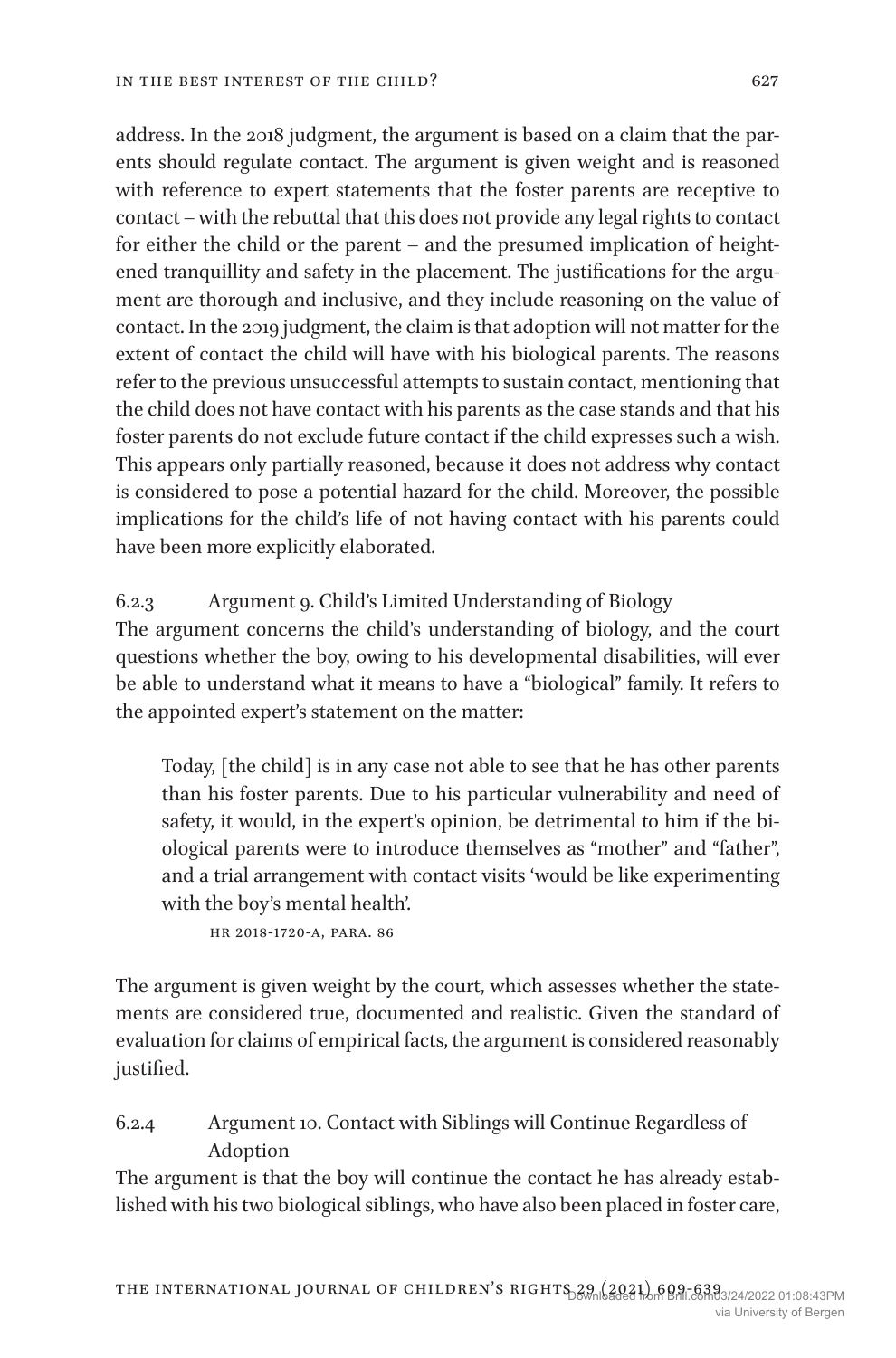even if he is adopted. The situation is explained, and the court assesses the probability of breakdown in contact and of the possible damage to the siblings' relationships if one were adopted. They do this by reference to expert statements and current arrangements for maintaining contact:

[The child] and his two biological sisters live in three different foster homes near each other. The eldest sister's foster father is the brother of [the child's] foster mother. The siblings attend different schools, but meet, among other, on a monthly sibling meeting and stay in contact also in other ways. The foster mother states that it will not matter to the sibling contact if [the child] is adopted.

hr-2019-1266-a, para.91

The argument is considered reasonably justified, although with the caveat that a fourth sibling is not a part of the discussion by virtue of not having met the boy. Similar arguments relating to biological siblings are not present in the other three judgments, although all the children have one or several (half-) siblings.<sup>11</sup>

# 6.2.5 Argument 11. Adoption Status is not Significant for Ethnic and Cultural Attachment

In the 2019 judgment, the court concludes that the boy's attachment to the culture of his origins is nonetheless enduring with the break from his parents and that consenting to an adoption is not considered to be of any particular relevance for the boy's cultural connection:

The expert has pointed out that [the child] lives his everyday life in a Norwegian environment and will necessarily obtain a Norwegian identity. Eritrean culture may interest him as he grows older, and he may miss this connection. However, this applies regardless of whether he is a foster child or an adoptive child.

hr-2019-1266-a, para. 94

Emphasis is put on the foster parents' efforts to maintain bonds with his culture, and his contact with his sister is also considered positive. I find this to be thorough and reasonably justified on this point. Yet, the lack of attention to possible issues that may arise from the child's status as a member of an

<sup>11</sup> Known from the judgment in the District Court (troms-2012–126359) in 2015a and the judgment by the Court of Appeal (LE-2014-148984) in 2015b.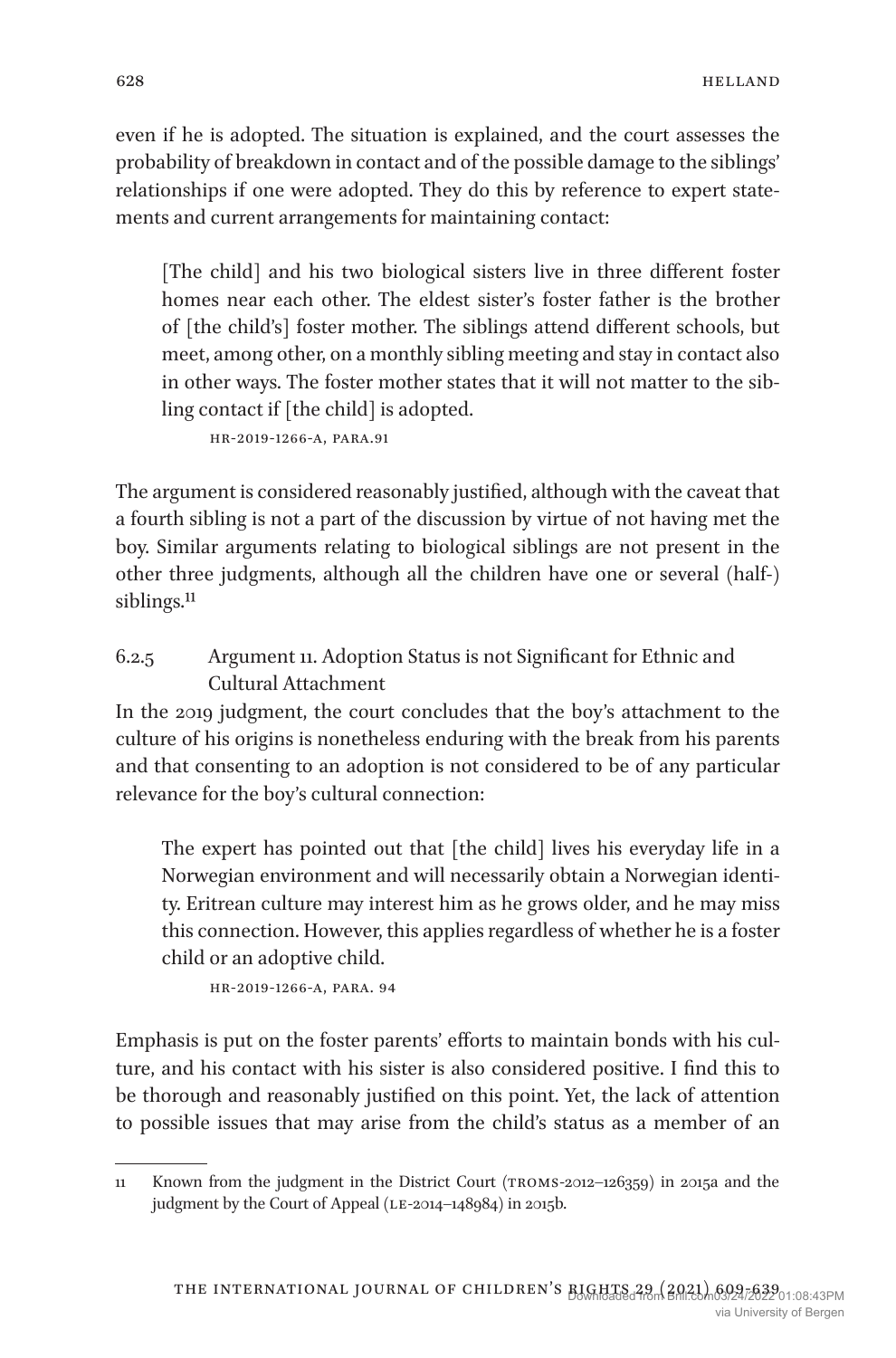ethnic minority, in his adoptive family and in the community, is an apparent weakness in terms of the ethical concerns related to such a claim, particularly as the child himself appears to be aware of his ethnicity. With reference to a statement from the expert who had talked to the boy, one of his wishes was reported as follows:

'[The child] is 6 years old and mature enough to understand the external consequences of adoption. He wants to have the same status as [sister] who is the adoptive daughter in the family and who also has a dark complexion. …

hr-2019-1266-a, para. 87

In 2015a, the boy's biological mother is of another ethnic background from his foster parents, so contact is considered particularly relevant in terms of maintaining biological bonds. The judges argue that these bonds are safeguarded through the post-adoption contact visits that they trust will function as intended. A weakness is that no reasons are provided for why and how this contact would benefit the child in terms of his biological and ethnic background, or why the allocated degree of contact is considered appropriate for the intended purpose. The argument is considered to be only partly justified considering the lack of support for the claims.

## **6.3** *The Right to Autonomy and Development*

Three arguments belonged to this category, and two themes are apparent in all judgments: the child's vulnerability and the risk of future conflict. Both were pragmatically founded and highly interrelated, where the child's vulnerability is highly indicative of the perceived risk. The third argument is moral, relating to the child's opinion, and it is the only argument of its kind.

#### 6.3.1 Argument 12. The Child is Vulnerable and Needs Stability

The argument is given considerable weight in 2015a and is reasonably justified by referring to the consistency of previous evaluations of the child's special needs. There are extensive references to empirical facts, expert evidence, reports and statements from the school and the Educational–Psychological Service, as this excerpt illustrates:

The Educational–Psychological Service has, in their assessment, pointed out 'the need for stability, predictability and security in that he knows who will be taking care of him and who he should go to'. A statement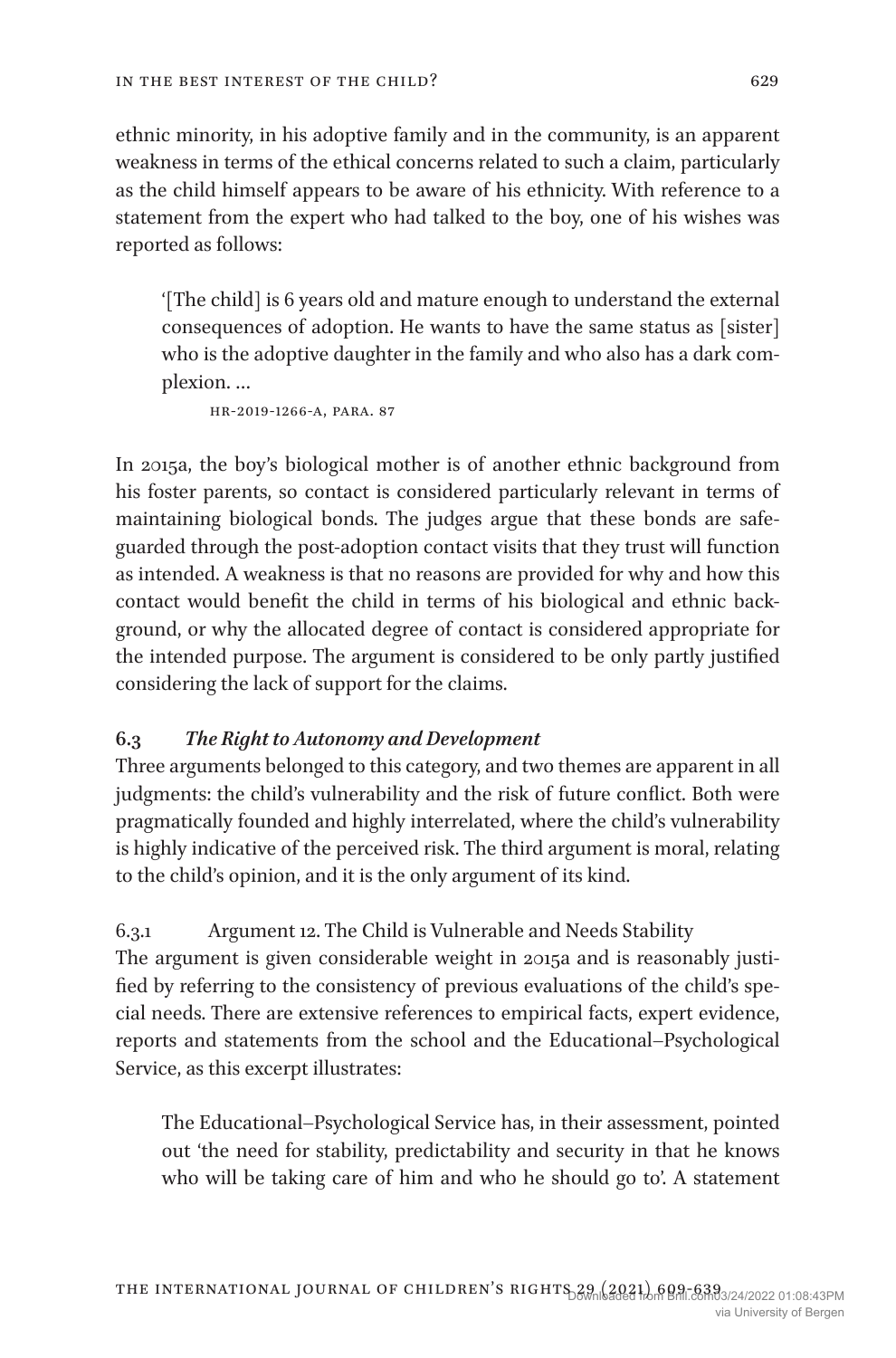from his teacher of [date] states that he has settled down at school, but that he has trouble concentrating and has very little self-confidence

```
hr-2019-1266-a, para. 87
```
References to empirical facts and expert evidence are also provided in 2015b. The child had been exposed to neglect at a young age and is described as a 'vulnerable child who has had an extremely difficult start in life and who needs stability, security and predictability'. The court accepts the expert's statement that legalising the child's *de facto* relationship with his foster parents through adoption would benefit his development. In the 2018 judgment, the argument is justified by referring to expert evaluations stating that the child is particularly vulnerable and has a special need for protection, with which his biological mother also agrees. In addition, the child is assessed by experts as having developmental disabilities, which together with the vulnerability makes a special case for a care situation that protects him from disturbances and insecurity. In the 2019 judgment, the child is described as a 'normal boy for his age'. Nevertheless, the boy's exposure to serious neglect as well as the fact that his siblings have received serious diagnoses are considered to be grounds for viewing him as a vulnerable boy with risks of delayed impacts of past neglect:

I assume [the child] has a strong need for tranquillity and stability as a result of his difficult background with a violent father and a mother who, despite her love, has not been able to provide him with the necessary care in his first two years of life. The fact that [the child] is now a wellfunctioning child does not change this.

rt.2015 s.1107, paras. 47–48

While the justifications provided for the pragmatic argument in themselves are considered reasonable in all four judgments, considerable criticism can be made of the 2015b judgment for not considering the established vulnerability argument when addressing questions concerning his future, such as the risk of future litigation (see argument 13) and for postponing the decision on adoption (see argument 8).

6.3.2 Argument 13. Risk of Future Conflict

In 2015a, the claim of risk of future conflict if adoption is not consented to is supported by the placement being characterised by conflicts throughout the child's life. Recurring disputes between the parents and the municipality are seen to disturb placement stability for the child, and adoption is considered appropriate to protect the vulnerable child from future conflicts. Being pragmatically founded, the argument is considered valid. In 2015b, the court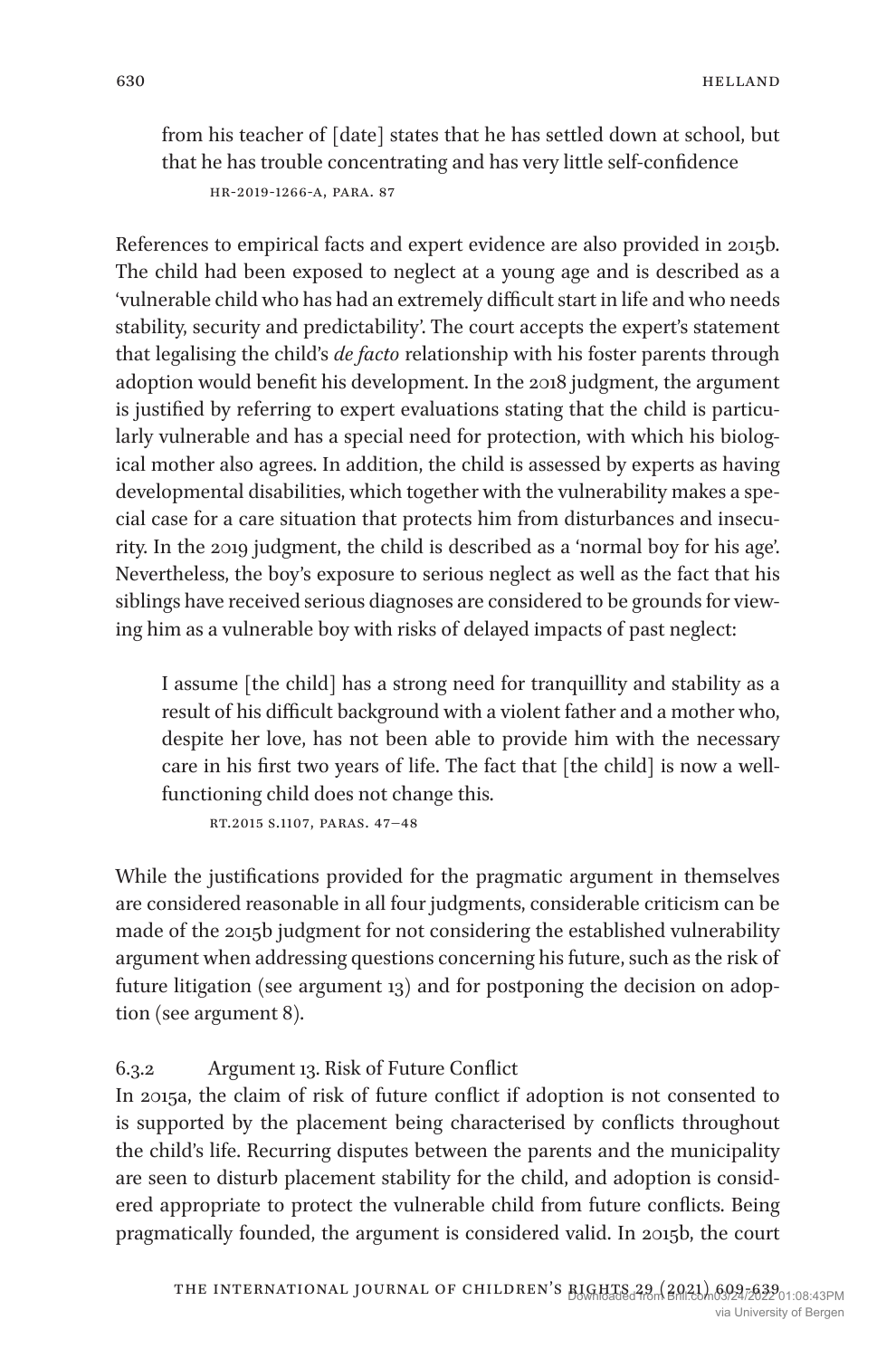concludes that there was no risk that the father would be the cause of any disturbances or conflict. The assessment of the risk of future disturbances to the child's placement is largely based on his statements in evidence and the court's evaluation of the father's moral character. There are some blind spots in the reasoning. The child's perspective is basically absent from the risk assessment. Furthermore, while contact visits are terminated at the point of the judgment to safeguard the child from negative reactions, the father nonetheless expresses an expectation of future contact:

Nor is there any reason to assume that [the father] otherwise intends to oppose the placement or the access arrangements. This is enforced by [the father's] written statement before the Supreme Court, reading:

'Although I wish, of all my heart, that [the child] could live with me, I have accepted the placement in foster care with access rights sometime in the future. But I have not accepted adoption'

rt. 2015: 1107, para.51

The court could be criticised for not addressing this part of the statement when assessing the possibility of future litigation and disturbance to the placement. In the 2018 judgment, the justification for excluding the possibility of future legal disputes was grounded in a concern for the child's sense of safety and belonging. By deferring to the statements from the appointed expert, the court finds that the child should be protected from future litigation as it is considered to pose a risk of harm, partly as he would himself become more involved in the process through his right to be heard. The expert asserts that litigation and questions about access may cause emotional distress to this vulnerable child and have an unsettling effect on his feelings of safety and belonging. The argument is clearly anchored in the child's perspective and valid as a pragmatic claim. In the 2019 judgment, the court argues that adoption is a way of protecting the child from disturbances in his daily life. They mention the cws visits, which appear to upset him, and argue that there is a risk of future litigation and conflict that is also likely to affect the child. This argument is considered reasonably justified, although with the reservation that it is not obvious what substantiates the claim that visits from the cws upset him.

#### 6.3.3 Argument 14. The Child Wants to be Adopted

The only judgment where the child's views are incorporated is the 2019 judgment. In other words, the children are not given the opportunity to voice their opinion in any of the three preceding judgments. In 2019, the child is given the opportunity to express his opinion in accordance with the law (cwa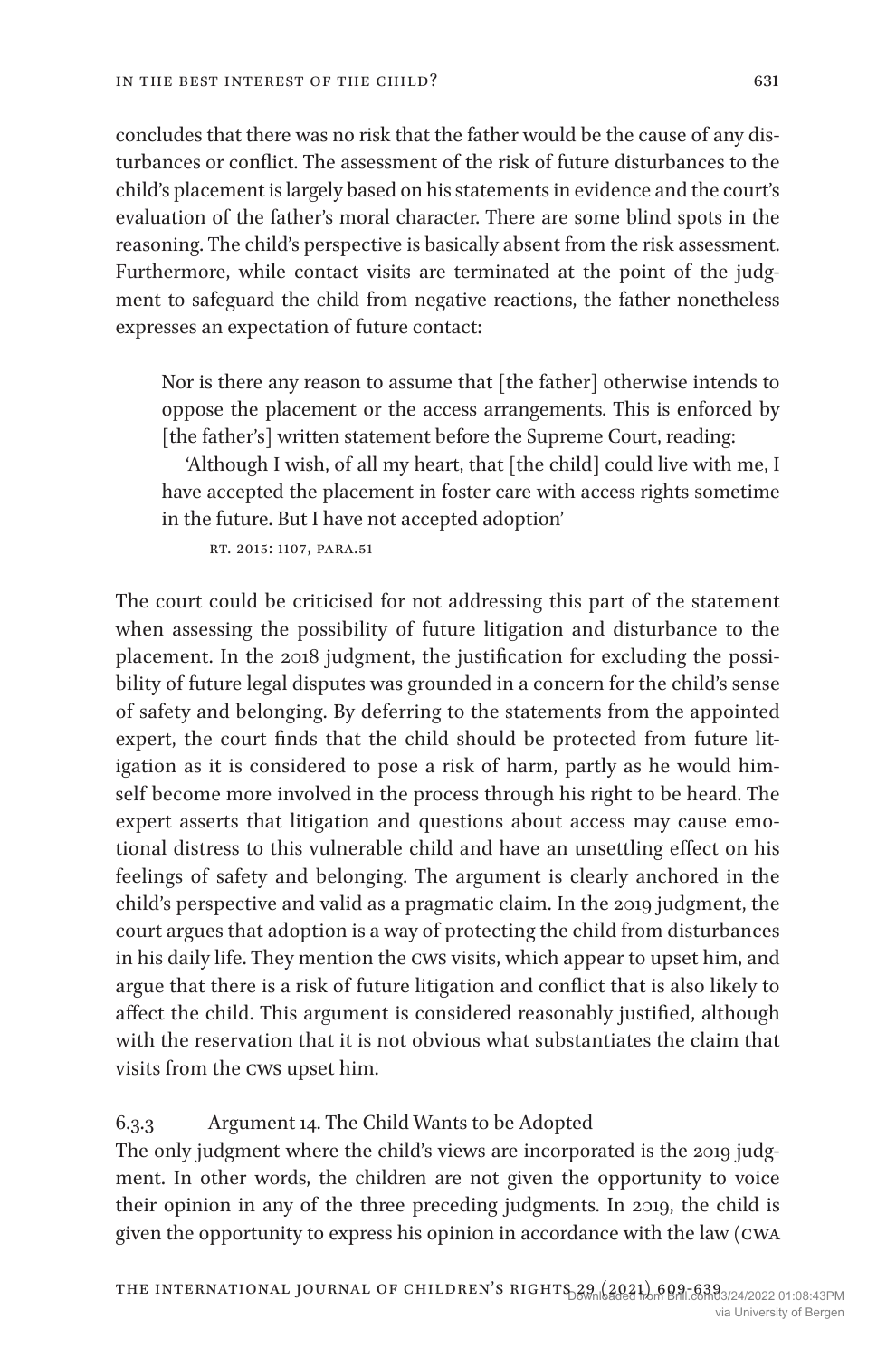Section 6-3) and is heard by the court-appointed expert, who conveyed his thoughts and wishes to the court. To the expert, the child expressed the wish to be adopted and to receive the same surname as the rest of the family. The argument is given weight by the court, and it adheres to norms of justice and respect for children's rights. It is adequately justified by reference to the child's own wish and that he is considered able to understand what it means.

## **6.4** *Time*

One argument is connected to the time dimension. The argument is grounded in both a pragmatic and ethical discourse.

## 6.4.1 Argument 15. Timing is Correct

In the 2018 decision, the court claims that it is irrelevant to the decision about adoption to wait for further investigation of the child's health status, as this will remain unchanged even with knowledge of the causes of the boy's problems. The fact that he is soon to start school is also seen as a reason that adoption would be beneficial for the child at that time. A blind spot in the court's justification is that the potential implications of adoption for future support from the cws are not considered. In the 2019 decision, the argument is reasoned merely in a short paragraph stating that:

The father has argued that it is too early to break the biological bonds now. I do not agree with this. [The child] is six and a half years old and for him to get the full benefit of the adoption, it should take place now. hr-2019-1266-a, para.109

The reason for this is not explicitly stated. Considering the overall context of the argument, and given the descriptions of his circumstances, such as his vulnerability and that he is unsettled by visits from the cws, it is possible to make more sense of the argument. Although not particularly grave, there are shortcomings in the pragmatic reasoning of both arguments. Ethical considerations, such as values concerning the particularity and temporality of childhood, are discussed in 2018 and to a certain extent in the 2019 judgment.

## **7 Discussion**

This analysis has studied all the Supreme Court's judgments on adoption from care from 2015 through 2019, with the objective of mapping the court's reasoning concerning its best interests decisions and evaluating the extent to which they can be considered rational. The analysis revealed that the arguments are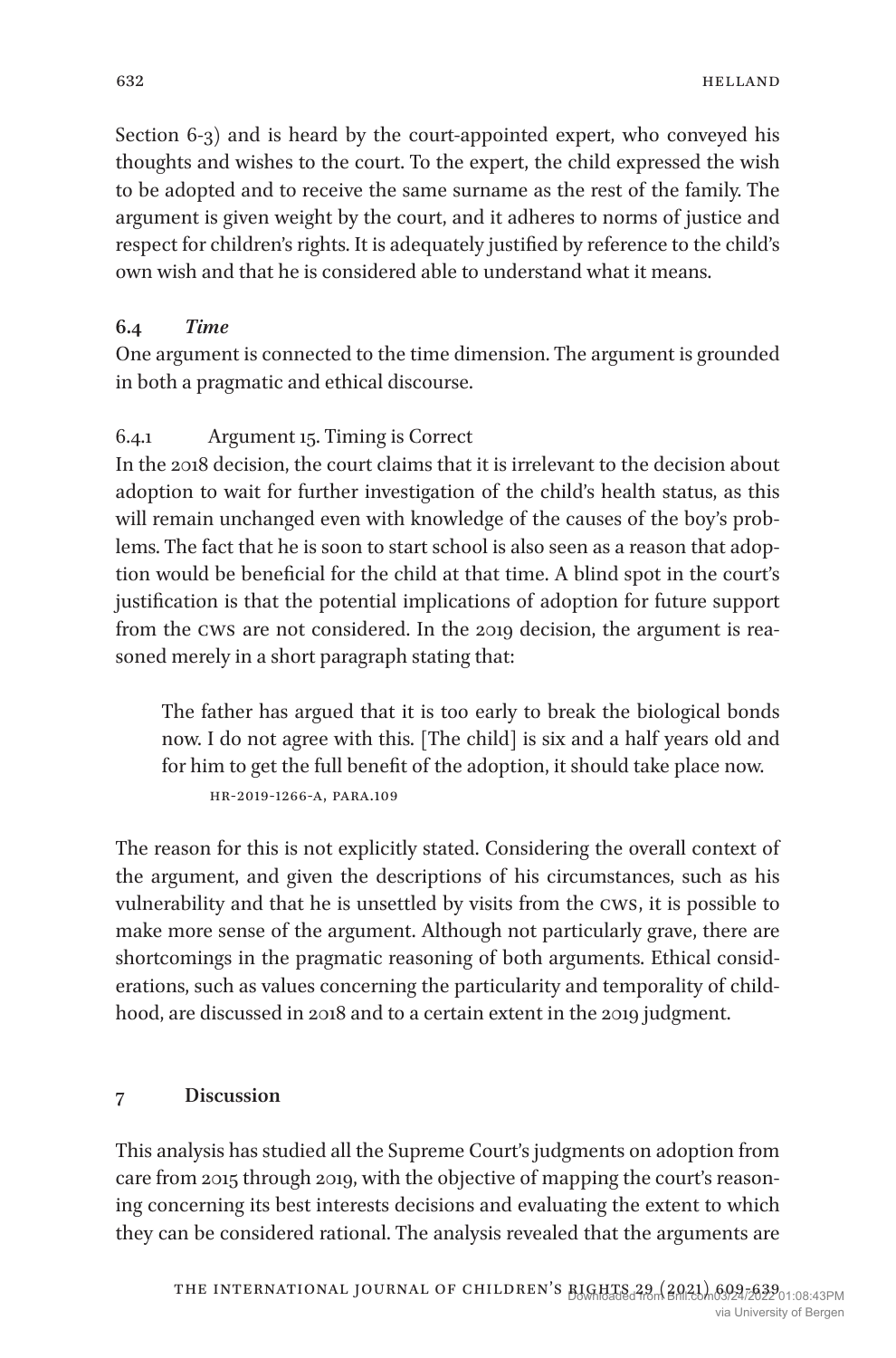often of a pragmatic nature and are guided by norms of stability for the child, the value of (mainly) vertical and legal biological relationships, and vulnerability. Furthermore, the development in the delivery of rational, well-reasoned and thorough judgments is positive. The same can be said in regards to assuming and exploring the perspective of the child. The latest judgments – in particular, the 2018 judgment – not only include more arguments but also appear overall to be justified more strongly and rationally. The evaluation of the arguments nonetheless showed weaknesses in terms of rational reasoning in all four judgments, with concerns arising about ambiguity, lack of reasoning, coherence failure to meet the evaluation standards for argumentation, and exclusion of parties and relevant arguments. Some of the weak spots identified in the four cases are significantly more important than others. These include failing to involve the child or to assess the risk and the value of social and biological relationships from the child's perspective. This applies particularly to 2015b, where several significant deficits are identified in the court's argumentation, which allows for subjectivity. While one cannot claim that the decision was erroneous, the rationality of the decision is compromised by the lack of attention to ambiguous or inconsequential elements of the argumentation and weak justification of arguments that are given decisive weight. I will discuss these matters below.

## **7.1** *Lack of Child's Perspective and the Absence of the Child's Own Voice*

According to Norwegian law, child participation should have a decisive position in best interests decisions (Skivenes and Sørsdal, 2018), and a prerequisite for the rationality of a decision is that the parties are included and freely heard. Nevertheless, the child is not heard in any of the first three judgments. Owing to the established special needs of the child in the 2018 judgment, this criticism applies mainly to the two judgments in 2015. That said, vulnerability should not be a reason for a default exclusion of his opinion (see, e.g., Archard and Skivenes, 2010). General Comment No. 14 (2013), point 54, relating to Article 12 of the crc, underlines the point about respecting children's access to influence the determination of their best interests, regardless of their situation:

The fact that the child is very young or in a vulnerable situation (e.g. has a disability, belongs to a minority group, is a migrant, etc.) does not deprive him or her of the right to express his or her views, nor reduces the weight given to the child's views in determining his or her best interests.

The four children are all close in age, yet none meets the age threshold of seven years that legally obliges the court to hear the child under Norwegian law. The law, nonetheless, obliges decision makers to hear younger children who are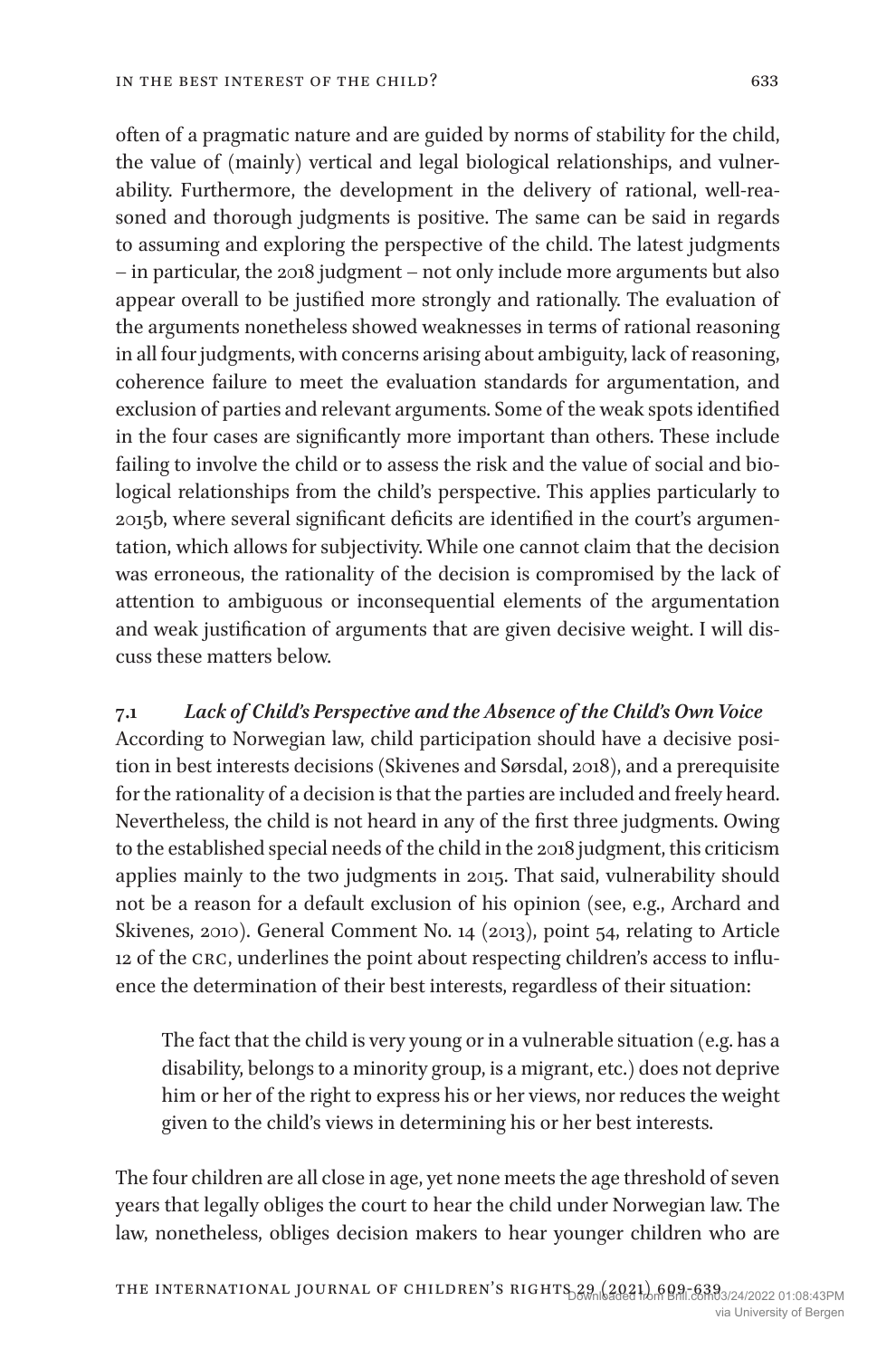capable of forming their own opinions (cwa, 1992 section 6-3; Adoption Act, 2017 section 9; Grunnloven, 2014 Article 104(1)). Therefore, one should expect to find deliberation of the children's capabilities to understand why they chose not to include their opinions and wishes in the judgments. The child's right to be heard is fundamental in adoption proceedings and has substantial, procedural and symbolic value (Fenton-Glynn, 2013). Nevertheless, the failure to incorporate the child's views and/or to provide independent representation in adoption cases is a recurring objection to both the Supreme Courts' (Skivenes, 2010; Sandberg, 2016) and the ECtHR's decision-making practices (Breen, Krutzinna, Luhamaa and Skivenes, 2020). Our findings highlight the need for continued and strengthened action to secure children's rights to participation.

## **7.2** *Guiding Norms of Stability in Care, Biology and Vulnerability*

The systematisation of the arguments into justificatory themes reveals that the court has a particular way of reasoning its decisions, and despite some variation in what arguments are considered and how they are constructed and weighted, there are some key tendencies in the court's reasoning.

First, compared with ethical discourses, there is an excess of arguments relating to pragmatic discourse. For a best interests decision to be considered rational and acceptable (Piper, 2000), the necessity to deliberate upon the normative good for a child in the given context is fundamental. If nothing else, these findings are a reminder for the Supreme Court to pay due attention to the values underlying considerations of the best interests of the child.

Second, all judgments are characterised by attention to claims relating to the right to family life and the *de facto* or biological relations between the child and his/her parent(s). This finding mirrors the tension in modern child welfare law between family preservation and partnership with permanence planning for children in alternative care (Parkinson, 2003). This implies that attention is given to continuity in the child's care situation as reflected in the stability principle under Norwegian law while also showing that the biological presumption – stemming from the "biological principle" in Norwegian child welfare law (Skivenes, 2002; 2010) – holds a significant position in the Supreme Court's decision-making. For the stability principle, the recognition and protection of the child's *de facto* family by the state correspond to the tendencies observed in the development of ECtHR case law (Breen, Krutzinna, Luhamaa and Skivenes, 2020) and state policy on adoption (Tefre, 2020). I find that the biological presumption appears in what Skivenes (2002) characterises as a "weak version", where the biological relationship has a value in itself, through discussions about contact, and what is termed a "legal version", where biology is interpreted and valued as legal bonds that maintain the legal ties. The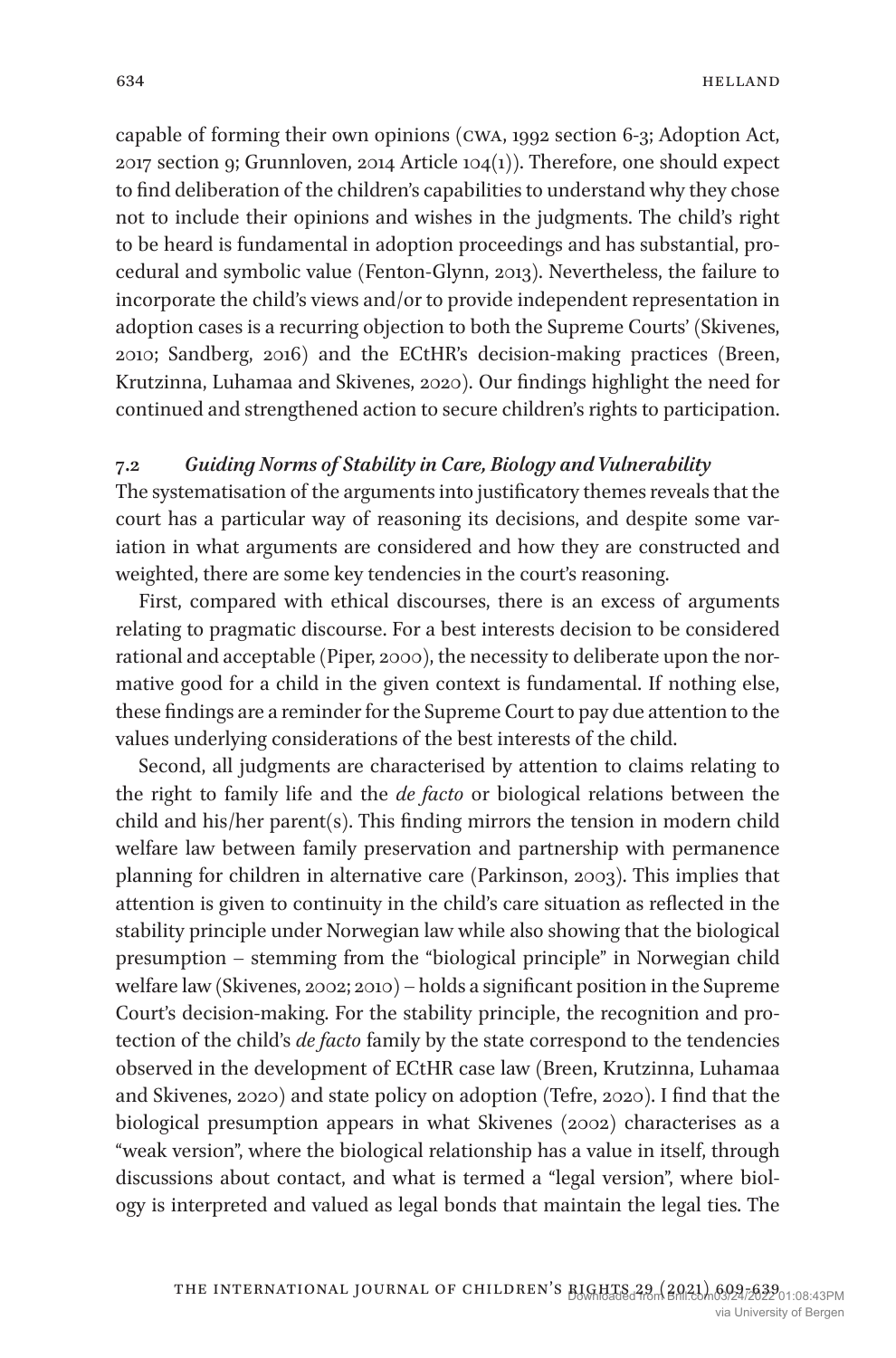court's attention to biological relations pertains mainly to the bonds between children and parents; although biological sibling relationships appear to be gaining more attention in the later decisions,<sup>12</sup> the general lack of consideration given to biological sibling relationships or to social sibling relationships in 2015b, or attention to the children's own perspectives on valuable relationships, is troubling. On several occasions, children with experience of the child welfare system have problematised the lack of attention to sibling relationships in child welfare decisions (Landsforeningen for barnevernsbarn, 2012; Barnevernproffene, 2019), and research shows that both social and biological siblings have significance for the sense of belonging and identity of children in care (Angel, 2014).13 If decisions are to be legitimate and made from a child's perspective, the lack of attention to sibling relationships is thus highly problematic.

Third, the best interests of the child and the norm of particularly weighty reasons for adoption seem to be conditioned by assessments of the child's vulnerability and specific needs for stability and tranquillity. Apart from the 2015b judgment, where the vulnerability argument is curiously not given weight or significant attention in the court's balancing act, the children's established vulnerability is considered significant in the decision. As both an independent argument and a variable for determining the relative strength of other arguments, such as the risk of conflict, one could speculate that emphasising vulnerability is an intentional move to make the essentially paternalistic intervention more acceptable, given the state's role as *parens patriae.* Children are vulnerable by the mere fact that they are children, and this factor should be taken into consideration when assessing and determining the child's best interests (Committee of the Rights of the Child, 2013). Yet caution should be exercised so that arguments of vulnerability are not used as a lever, and claims of vulnerability are not rationally considered, in terms of applicability, validity and the weight that they are given from the perspective of the case as a whole. Research has shown that adoption can be beneficial for children in long-term foster care placements (c.f., Hjern, Vinnerljung and Brännström, 2019; Christoffersen, 2012). Therefore, it is also ethically questionable whether only children proven to be vulnerable beyond what can be expected from a child in foster care are considered eligible for adoption. Moreover, it is open to question whether vulnerability should outweigh other individual traits and features of a decision, such as the child's opinion.

<sup>12</sup> In 2018 and 2019, the biological parents refer to the child's relationships with siblings in their statements.

<sup>13</sup> For an overview of relevant research, see Jones (2016).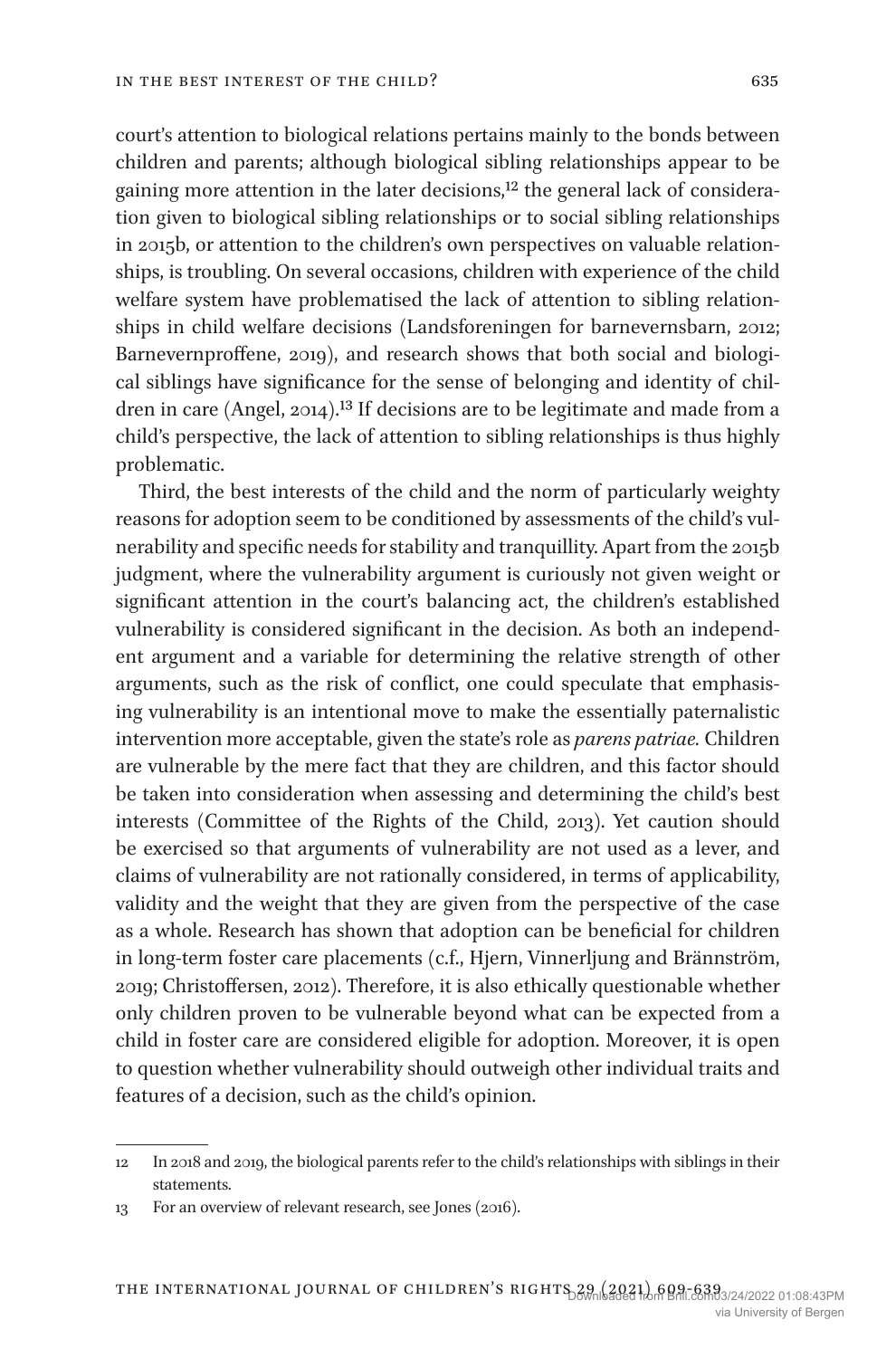#### **8 Concluding Remarks**

The analysis highlights the complexity of best interests assessments. The arguments provide varying degrees of justification and are of variable quality. The court's discretion is applied differently in terms of which arguments are included, the amount and type of evidence required, and how considerations are weighted and balanced against each other. Although we cannot dismiss the individuality of circumstances in each case, inconsistencies are problematic in terms of providing clarity of the law.14 Several objections of varying seriousness have been raised concerning the rationality of the Supreme Court's judgments on adoption in these past years. A major lesson for the courts must be to take children's right to participation seriously. Leaving children's voices out of the decision is not in line with the crc, Norwegian law, or the current theoretical outlook on the best interests of the child. Neither the decisions nor the decision-making process can be conceived as legitimate and democratic as long these issues are unresolved.

#### **Acknowledgments**

This study has received funding from the Research Council of Norway under the Independent Projects – Humanities and Social Science program (grant no. 262773). My utmost gratitude to my supervisor Professor Marit Skivenes for all her invaluable support and feedback. Many thanks also to Professor Anne-Mette Magnussen for commenting on a draft for this article and to my colleagues at the Centre for Research on Discretion and Paternalism (UiB).

#### **References**

Adoption Act, Act of 16 June 2017 No. 48 relating to adoption (2017).

Alexy, R., *A Theory of Legal Argumentation* (Oxford: Clarendon Press, 1989).

Angel, B.Ø., "Foster Children's Sense of Sibling Belonging: The Significance of Biological and Social Ties", *Sage Open* 2014 (4), 1–10.

Appl. No. 17383/90, *Johansen v. Norway* (1996), European Court of Human Rights.

Archard, D. and Skivenes, M., "Deciding best interests: general principles and the cases of Norway and the UK", *Journal of Children's Services* 2010 (5), 43–54.

<sup>14</sup> See, e.g., Helland and Skivenes (2019) on how first instance judges find it challenging to interpret the signals from the Norwegian Supreme Court in matters of adoption.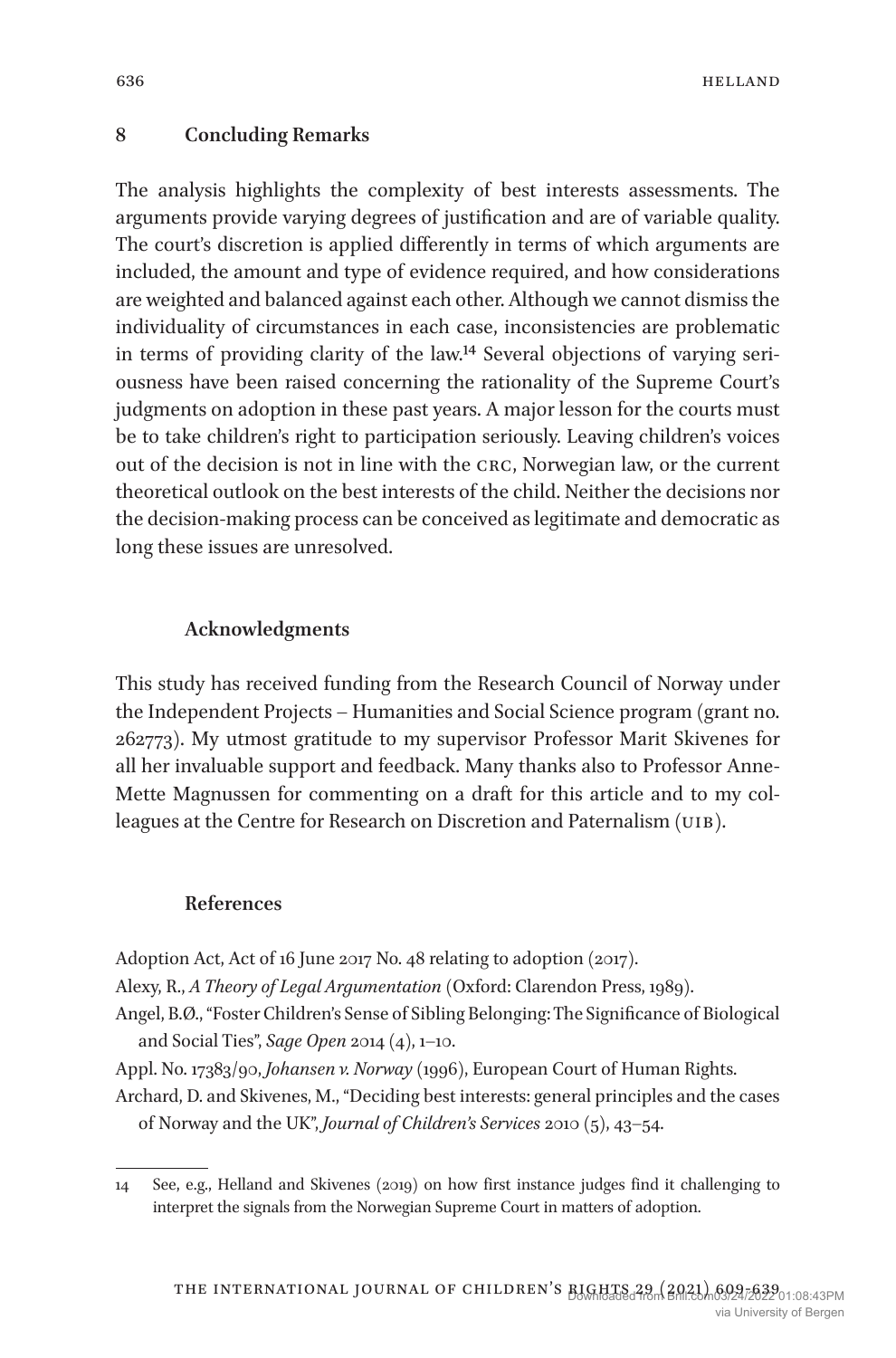- Bårdsen, A.,"De nordiske høyesterettene som prejudikatdomstoler et perspektiv fra Norges Høyesterett," *Lov og Rett* 2016 (55(05)), 259–82.
- Barnevernproffene i Forandringsfabrikken, *Høringsinnspill til 2016 NOU 2016:16 Ny barnevernlov – Sikring av barnets rett til omsorg og beskyttelse*, 2019.
- Bendiksen L.R.L., *Barn i langvarige fosterhjemsplasseringer foreldreansvar og adopsjon* (Bergen: Fagbokforlaget, 2008).
- Breen, C., Krutzinna, J., Luhamaa, K. and Skivenes, M., "Family life for children in state care. An analysis of the European Court of Human Rights' reasoning on adoption without consent", *The International Journal of Children's Rights* 2020 (28(4)), 715–747.
- Child Welfare Act, The Act of 17 July 1992 No. 100 Relating to Child Welfare Services (1992).
- Christoffersen, M.N., "A Study of Adopted Children, Their Environment, and Development: A Systematic Review", *Adoption Quarterly* 2012 (15(3)), 220–237.
- Committee of the Rights of the Child, General Comment No. 14 2013, *The Right of the Child to Have His or Her Best Interest Takes as a Primary Consideration* (Art.3, Para.1)  $CRC/C/GC/14$ .
- Coffey AJ, Atkinson P., *Making Sense of Qualitative Data: Complementary Research Strategies* (Thousand Oaks: SAGE Publications, Inc, 1996)
- Council of Europe, *European Convention for the Protection of Human Rights and Fundamental Freedoms*, 1950.
- Dworkin, R., "Judicial Discretion", *The Journal of Philosophy* 1963 (60(21)), 624–638.
- Eckhoff, T. and Helgesen, J.E., *Rettskildelære* (Oslo: Tano Aschehoug, 1997).
- Elster, J., *Solomonic Judgments: Studies in the Limitations of Rationality* (Cambridge: Cambridge University Press 1989).
- Eriksen, E.O. and Weigård, J., *Kommunikativ handling og deliberativt demokrati: Jürgen Habermas' teori om politikk og samfunn* (Bergen: Fagbokforlaget, 1999).
- Fenton-Glynn, C., "The child's voice in adoption proceedings: A European perspective", *International Journal of Children's Rights* 2013 (21), 590–615.
- Feteris, E.T., *Fundamentals of Legal Argumentation: A Survey of Theories on the Justification of Judicial Decisions* (Dodrecht: Kluwer Academic Publishers, 2017).
- Forst, R.,"The Justification of Basic Rights: A Discourse-Theoretical Approach", *Netherlands Journal of Legal Philosophy* 2016 (45(3)), 7–28.
- Grendstad, G., Shaffer, W.R. Waltenburg, E.N., "Revealed Preferences of Norwegian Supreme Court Justices", *Tidsskrift for rettsvitenskap* 2010 (123), 73–101.
- Grendstad, G., Shaffer, W.R., Sunde, J.Ø., and Waltenburg E.N., *Proactive and Powerful: Law Clerks and the Institutionalization of the Norwegian Supreme Court* (The Hague, the Netherlands: Eleven International Publishing, 2019).
- *Grunnloven* [Norwegian Constitution], *Kongeriket Norges Grunnlov* [1814] 2014. Available at: https://lovdata.no/dokument/NLE/lov/1814-05-17.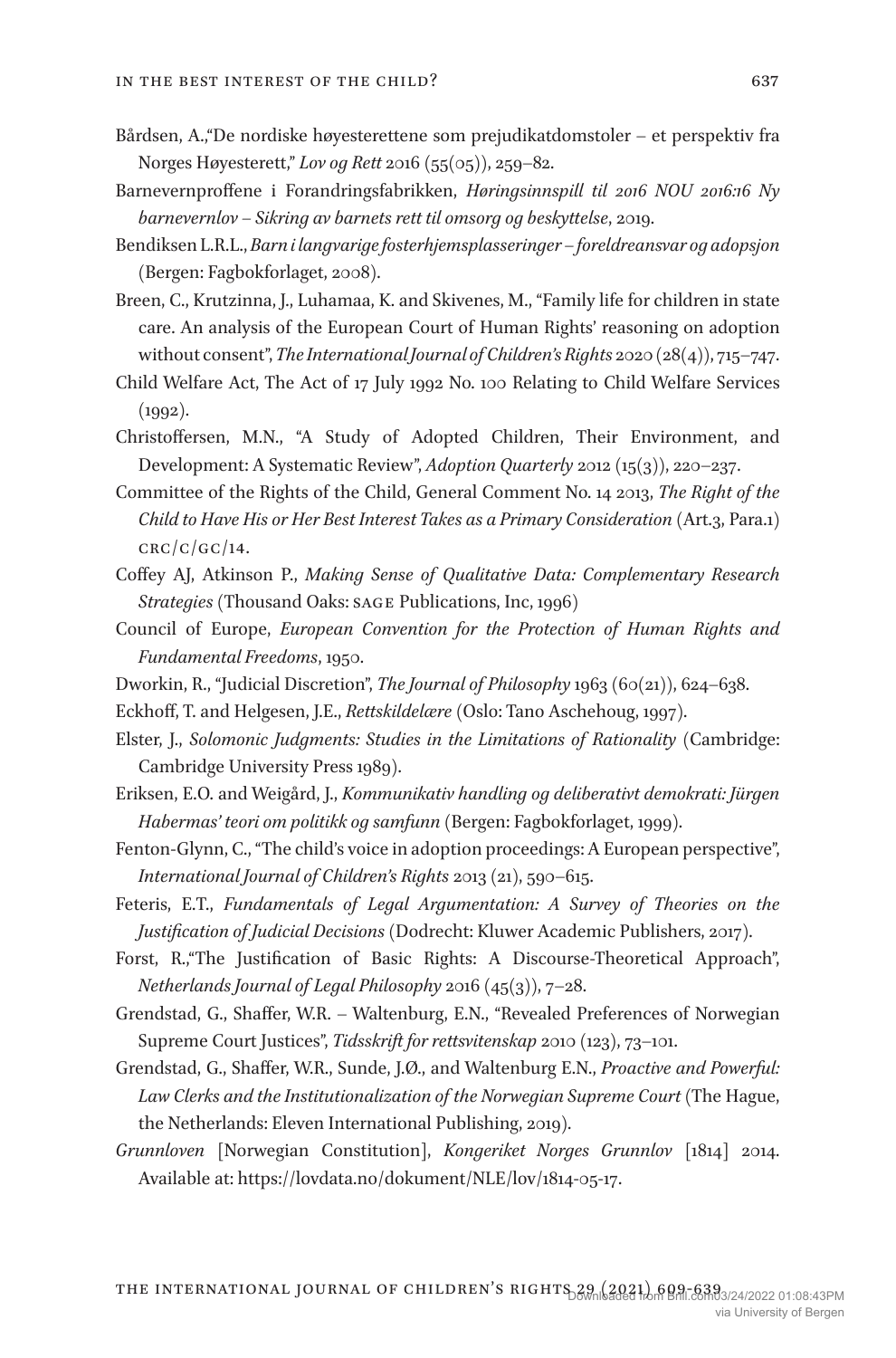Habermas, J., *Legitimation Crisis* (Boston, MA: Beacon Press, 1975).

- Habermas, J., *Moral Consciousness and Communicative Action* (Cambridge: Polity Press 1990).
- Habermas, J., *Between Facts and Norms* (Cambridge, MA: MIT Press, 1996).
- Haugli, T., "Kommentar til Høyesteretts kjennelse om hensynet til barnets beste og barns rett til å bli hørt», Juridika", 2020.
- Helland, H.S. and Skivenes, M., *Adopsjon som barneverntiltak*. (Centre for Research on Discretion and Paternalism, University of Bergen, 2019).
- Hirschl, R., "The Judicialization of Politics", in G.A Caldeira, D.R. Kelemen and K.E. Whittington (eds.), *The Oxford Handbook of Law and Politics* (Oxford: Oxford Univ. Press, 2009).
- Hjern, A., Vinnerljung, B. and Brännström, L., "Outcomes in adulthood of adoption after long-term foster care: A sibling study", *Developmental Child Welfare* 2019 (1),  $61 - 75.$
- Huttunen, R. and Heikkinen, H., "Between facts and norms: action research in the light of Jürgen Habermas's theory of communicative action and discourse theory of justice", *Curriculum Studies* 1998 (6(3)), 307–322.
- Jerkø, M., "Skal ikke «barnets beste» leses bokstavelig?," *Lov og Rett 2018* (57 (02), 112–28.
- Jones, C., "Sibling relationships in adoptive and fostering families: A review of the international research literature", *Children in Society* 2016 (30), 324–334.
- Landsforeningen for barnevernsbarn, *Høringsuttalelse til NOU 2012:5 Bedre beskyttelse av barns utvikling*, 2012.
- Lindbo, K., *Barnevernloven*, 7th edn. (Oslo: Gyldendal Akademiske, 2011).
- Locke, J., *Two Treatises on Government*, P. Laslett (ed.) (Cambridge: Cambridge University Press [1698] 1988).
- Kohm, L.M., "Tracing the Foundations of the Best Interests of the Child Standard in American Jurisprudence," *Journal of Law & Family Studies* 2008 (10(2)), 337–376.
- Magnussen, A.M., *Domstolskapt rett. En institusjonell analyse av utviklingen av regelen om ulovfestet objektivt ansvar fra 1866 til 2003* (Ph.D. thesis, Bergen: The University of Bergen, 2006).
- Mnookin, R.H. and Szwed. E., "The Best Interest Syndrome as the Allocation of Power in Child Care", in H. Geach and E. Szwed (eds.), *Providing Civil Justice for the Child* (London: Edward Arnold, 1983).
- Riiber, T. and Syse, A. 2018. "Høyesteretts sirkelgang i Jakob (hr-2017-2015)", *Tidsskrift for familierett, arverett og barnevernrettslige spørsmål 2018* (16 (01)), 96–99.
- Parkinson, P., "Child Protection, Permanency Planning and Children's Right to Family Life." *International Journal of Law, Policy and the Family* 2003 (17(2)), 147–72.
- Piper, C., "Assumptions about Children's Best Interests", *Journal of Social Welfare and Family Law* 2000 (22), 261–76.